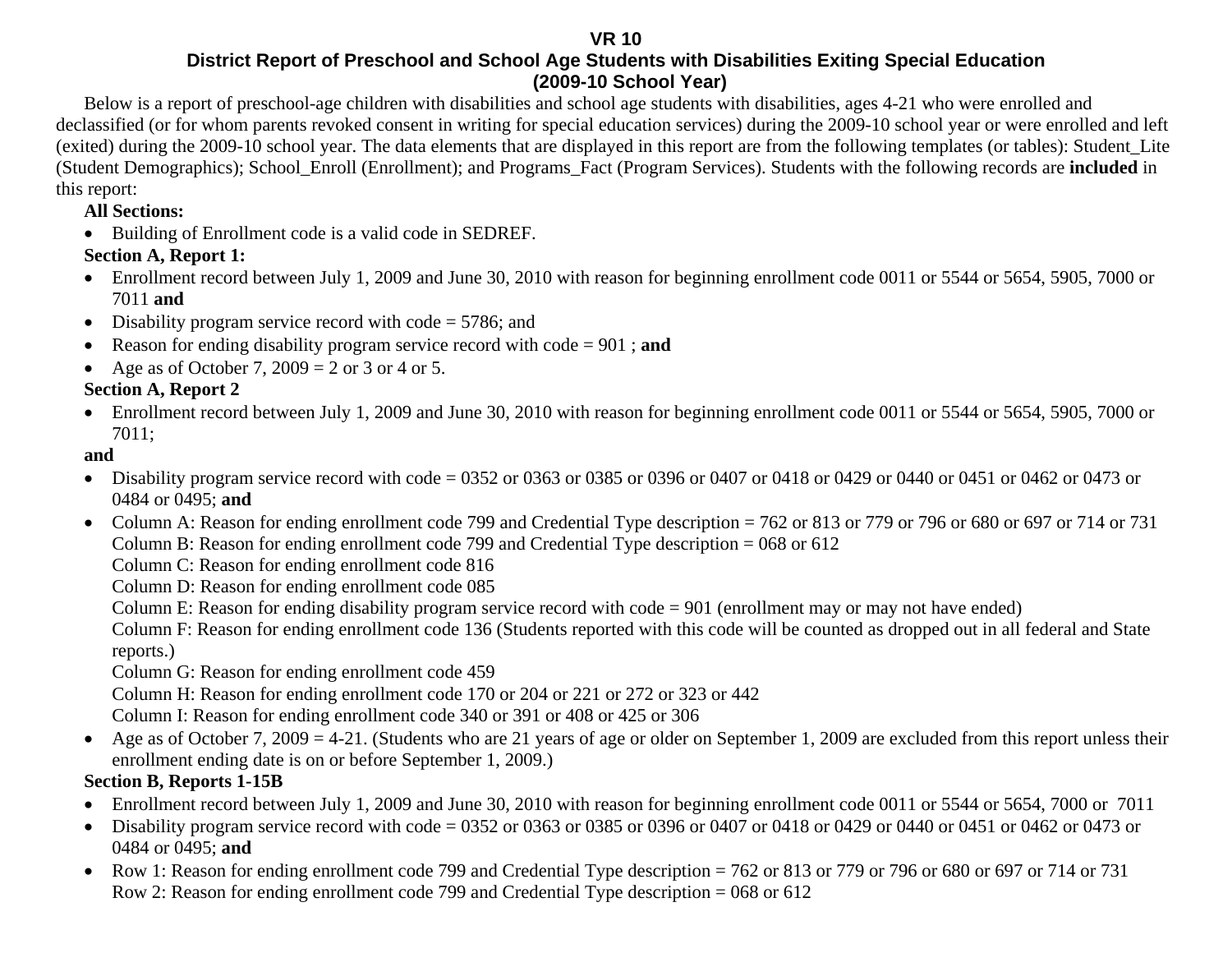Row 3: Reason for ending enrollment code 816

Row 4: Reason for ending enrollment code 085

Row 5: Reason for ending disability program service record with code = 901 (enrollment may or may not have ended)

 Row 6: Reason for ending enrollment code 136 (Students reported with this code will be counted as dropped out in all federal and State reports.)

Row 7: Reason for ending enrollment code 459

Row 8: Reason for ending enrollment code 170 or 204 or 221 or 272 or 323 or 442

Row 9: Reason for ending enrollment code 340 or 391 or 408 or 425 or 306;

- Report 15B, Column A: Gender = Male; Column B: Gender = Female; Column D: LEP Programs Fact record with code = 0231; Column E: No LEP Programs Fact Record with code 0231
- •Age as of October 7, 2009 = 14-21. (Students who are 21 years of age or older on September 1, 2009 are excluded from this report unless their enrollment ending date is on or before September 1, 2009.)

**Notes for Section A, Report 2 and Section B, Reports 1-15B**: Students with multiple reasons for ending enrollment in the same school year will be included as follows:

- A student will be reported according to the last reason for ending enrollment during the school year.
- If a student was declassified (or parents revoked consent in writing for special education services) and also has a reason for ending enrollment, the student will be included according to the reason for ending enrollment and **not** also as a declassified student.
- If a student has a reason for ending enrollment, but returns to school in the same school year and has an EOY (end of year) reason for ending enrollment, the student is deemed to be still enrolled so is excluded from the report.

#### **Section C**

- Disability program service record with code = 0352 or 0363 or 0385 or 0396 or 0407 or 0418 or 0429 or 0440 or 0451 or 0462 or 0473 or 0484 or 0495; **and**
- Reason for ending enrollment record with code = 799 or 085 or 816; **and**
- •Postgraduate Plan Description codes 1-11; **and**
- $\bullet$ Age as of October 7,  $2009 = 14-21$ .

**The Report of Included Students:** This report includes a listing of students who are **included** in any section of the VR10 report. These are students that meet the above criteria.

**The Report of Excluded Students:** This is a listing of students who are **excluded** from the reports, which are those students that meet some of the above criteria but not all. School districts should use these lists to verify the accuracy of data submitted for each student. The reports with aggregate numbers provide the results the State will use in all Statewide and district level aggregations, reporting to the USDOE and for other reporting and analysis.

#### **The following reasonability checks are programmed into Section B, Report 14 of this VR10 report:**

The total reported in every row of Section B, Report 14 are compared with the same total in the VR10 report from the 2008-09 school year. The total numbers for both years are displayed for your information. After the data are certified, school districts will be required to provide an explanation of any discrepancy of 10 students **and** 10 percent between 2009-10 and 2008-09 totals in any row. The request for an explanation does not mean a district or school cannot have a discrepancy of 10 students **and** 10 percent; it just means that the Department needs an explanation of possible circumstances or change in policy, practices and procedures that may have caused such a discrepancy.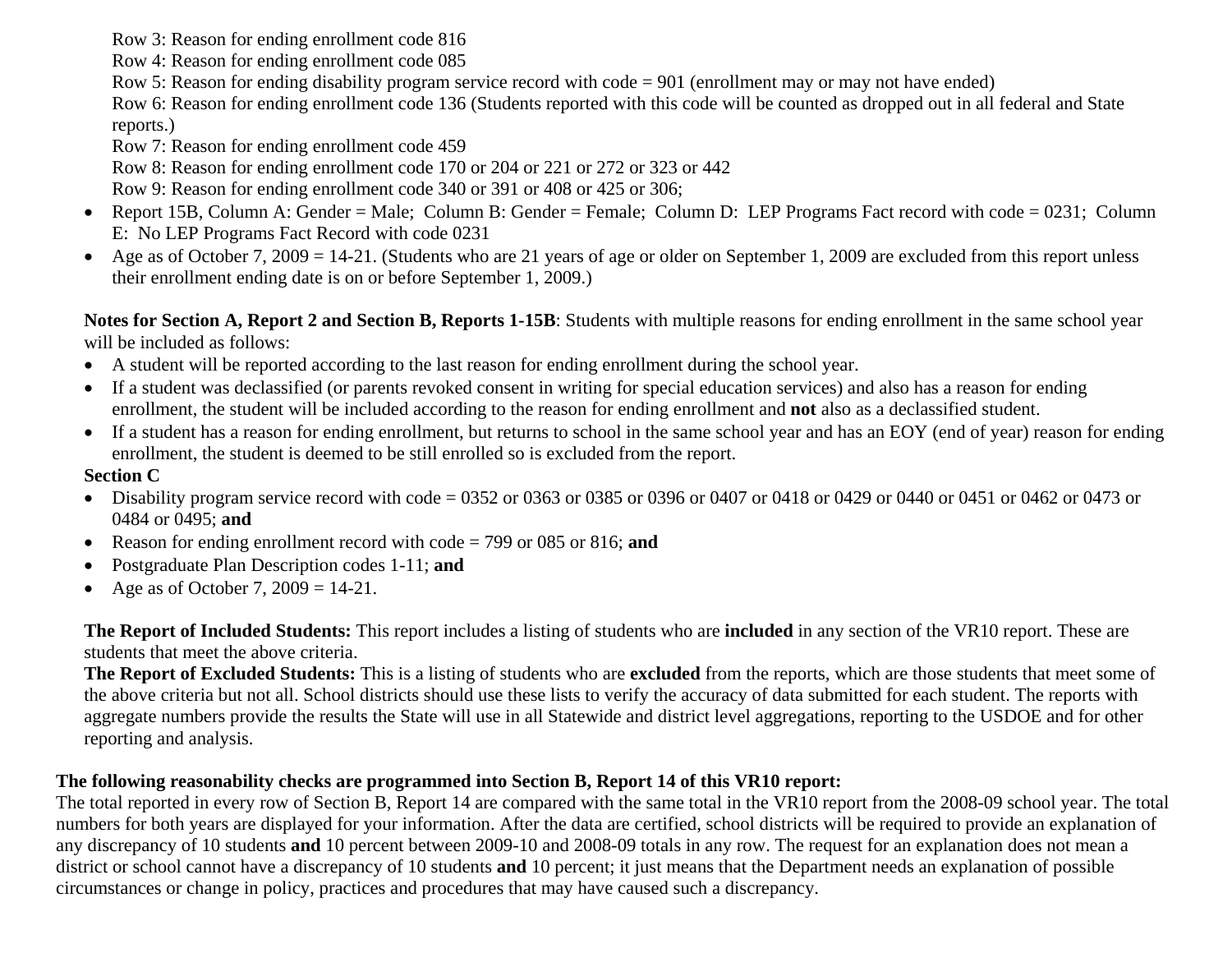# **VR-10 Section A, Report 1: Report of Preschool Children with Disabilities Declassified Between Ages 3-5 July 1, 2009 to June 30, 2010**

This table contains all preschool children with disabilities for whom the school district has CPSE responsibility and has reported reason for ending disability code of "901" for declassification (or for whom parents revoked consent in writing for special education services).

**Directions:** Please review list of **included** and **excluded** students that accompany this report and verify the accuracy of all data included for each student in these lists. The report tables below display the aggregate numbers of students that meet the criteria to be included in each cell of the tables below. The links below the numbers in each cell provide a list of students. **If any student information needs to be corrected, please make the necessary corrections by following directions provided by your district data coordinator or Regional Information Center within the verification time period.**

|             |                                             | A                                               | В                                                                                                                                                                                                                                                                                     |
|-------------|---------------------------------------------|-------------------------------------------------|---------------------------------------------------------------------------------------------------------------------------------------------------------------------------------------------------------------------------------------------------------------------------------------|
| Line<br>No. | <b>Disability Category</b>                  | <b>PRESCHOOL</b><br>Declassified* at Age 2 or 3 | PRESCHOOL to SCHOOL-AGE<br><b>TRANSITION Enrolled in General</b><br><b>Education Without a Disability</b><br><b>Classification After Transitioning from</b><br><b>Preschool Special Education to School-</b><br><b>Age Programs or Preschool Child</b><br>Declassified* at Age 4 or 5 |
|             | <b>Preschool Students with a Disability</b> |                                                 |                                                                                                                                                                                                                                                                                       |

**\* Includes children for whom parents revoked consent in writing for special education services.** 

#### **VR-10 Section A, Report 2: Report of School Age Students with Disabilities Exiting Special Education (Ages 4-21) July 1, 2009 to June 30, 2010**

This table contains all school-age students with disabilities for whom the school district has CSE responsibility and has reported a reason for ending enrollment or reason for ending disability code of "901" for declassification (or for students for whom parents revoked consent in writing for special education services).

**Directions:** Please review list of **included** and **excluded** students that accompany this report and verify the accuracy of all data included for each student in these lists. The report tables below display the aggregate numbers of students that meet the criteria to be included in each cell of the tables below. The links below the numbers in each cell provide a list of students. **If any student information needs to be corrected, please make the necessary corrections by following directions provided by your district data coordinator or Regional Information Center within the verification time period.**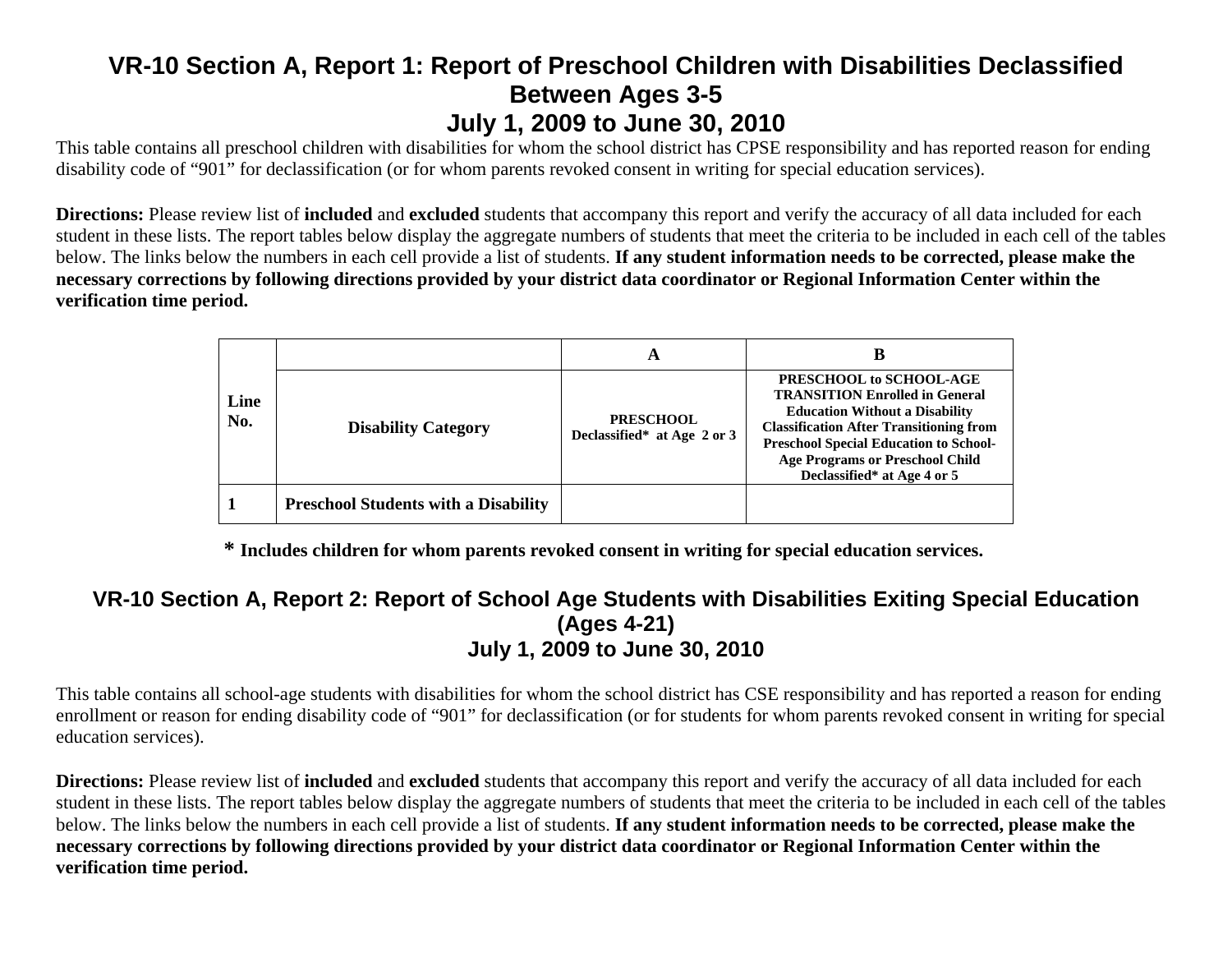|                         |                                                  | $\mathbf A$                      | $\bf{B}$                | $\mathbf C$                                                    | $\mathbf{D}$                 | ${\bf E}$                                                | $\mathbf F$                             | $\mathbf G$ | $\mathbf H$                         | $\mathbf I$           | ${\bf J}$    |
|-------------------------|--------------------------------------------------|----------------------------------|-------------------------|----------------------------------------------------------------|------------------------------|----------------------------------------------------------|-----------------------------------------|-------------|-------------------------------------|-----------------------|--------------|
|                         |                                                  |                                  |                         |                                                                |                              | <b>Basis of Exit</b>                                     |                                         |             |                                     |                       |              |
| Line<br>No.             | <b>Disability Category</b>                       | <b>Regents</b><br><b>Diploma</b> | Local<br><b>Diploma</b> | $\mathbf{H}\mathbf{S}$<br><b>Equivalency</b><br><b>Diploma</b> | <b>IEP</b><br><b>Diploma</b> | Declassified<br>and Returned<br>to General<br>Education* | <b>Reached</b><br><b>Maximum</b><br>Age | <b>Died</b> | Moved,<br>Known to be<br>Continuing | <b>Dropped</b><br>Out | <b>Total</b> |
| $\mathbf{1}$            | <b>Autism</b>                                    |                                  |                         |                                                                |                              |                                                          |                                         |             |                                     |                       |              |
| $\mathbf 2$             | <b>Emotional</b><br><b>Disturbance</b>           |                                  |                         |                                                                |                              |                                                          |                                         |             |                                     |                       |              |
| $\mathbf{3}$            | <b>Learning Disability</b>                       |                                  |                         |                                                                |                              |                                                          |                                         |             |                                     |                       |              |
| $\overline{\mathbf{4}}$ | <b>Mental Retardation</b>                        |                                  |                         |                                                                |                              |                                                          |                                         |             |                                     |                       |              |
| 5                       | <b>Deafness</b>                                  |                                  |                         |                                                                |                              |                                                          |                                         |             |                                     |                       |              |
| 6                       | <b>Hearing</b><br>Impairment                     |                                  |                         |                                                                |                              |                                                          |                                         |             |                                     |                       |              |
| $\overline{7}$          | <b>Speech or Language</b><br>Impairment          |                                  |                         |                                                                |                              |                                                          |                                         |             |                                     |                       |              |
| $\bf{8}$                | <b>Visual Impairment</b><br>(includes Blindness) |                                  |                         |                                                                |                              |                                                          |                                         |             |                                     |                       |              |
| $\boldsymbol{9}$        | Orthopedic<br><b>Impairment</b>                  |                                  |                         |                                                                |                              |                                                          |                                         |             |                                     |                       |              |
| 10                      | <b>Other Health</b><br>Impairment                |                                  |                         |                                                                |                              |                                                          |                                         |             |                                     |                       |              |
| 11                      | <b>Multiple Disabilities</b>                     |                                  |                         |                                                                |                              |                                                          |                                         |             |                                     |                       |              |
| 12                      | <b>Deaf-Blindness</b>                            |                                  |                         |                                                                |                              |                                                          |                                         |             |                                     |                       |              |
| 13                      | <b>Traumatic Brain</b><br>Injury                 |                                  |                         |                                                                |                              |                                                          |                                         |             |                                     |                       |              |
| 14                      | <b>Column Totals</b>                             |                                  |                         |                                                                |                              |                                                          |                                         |             |                                     |                       |              |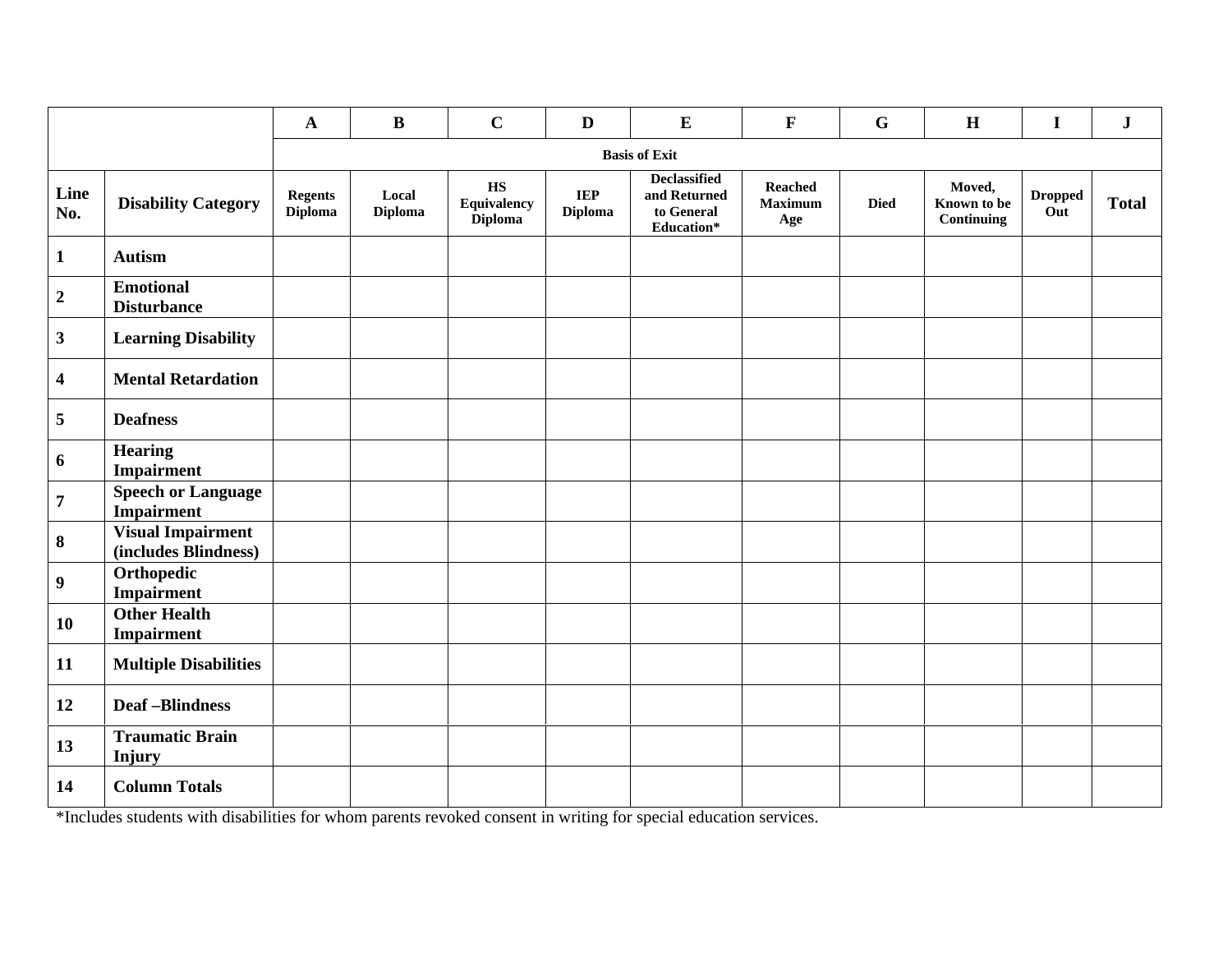Reports 1-15B in this section and Report 16 in Section C contain students with disabilities, ages 14-21, for whom the school district has CSE responsibility AND accountability responsibility. Students in these reports are a subset of students displayed in Section A, Table 2. Data from Reports 1-15B will be reported to the United States Department of Education.

|                         |                                                                                       | A  | B  | $\mathbf C$ | D                         | Е  | F  | G  | H  |                         |
|-------------------------|---------------------------------------------------------------------------------------|----|----|-------------|---------------------------|----|----|----|----|-------------------------|
|                         |                                                                                       |    |    |             | Age as of October 7, 2009 |    |    |    |    | <b>Total</b><br>$(A-H)$ |
|                         | <b>Basis of Exit</b>                                                                  | 14 | 15 | 16          | 17                        | 18 | 19 | 20 | 21 |                         |
| 1                       | <b>Regents Diploma</b>                                                                |    |    |             |                           |    |    |    |    |                         |
| $\boldsymbol{2}$        | <b>Local Diploma</b>                                                                  |    |    |             |                           |    |    |    |    |                         |
| 3                       | <b>High School Equivalency</b><br>Diploma (Also referred to as<br><b>GED Diploma)</b> |    |    |             |                           |    |    |    |    |                         |
| $\overline{\mathbf{4}}$ | <b>Individualized Education</b><br>Program Diploma                                    |    |    |             |                           |    |    |    |    |                         |
| 5                       | <b>Declassified and Returned to</b><br><b>General Education*</b>                      |    |    |             |                           |    |    |    |    |                         |
| 6                       | <b>Reached Maximum Age</b>                                                            |    |    |             |                           |    |    |    |    |                         |
| 7                       | <b>Died</b>                                                                           |    |    |             |                           |    |    |    |    |                         |
| 8                       | Moved, Known to be Continuing                                                         |    |    |             |                           |    |    |    |    |                         |
| 9                       | <b>Dropped Out</b>                                                                    |    |    |             |                           |    |    |    |    |                         |
| 10                      | <b>Total</b>                                                                          |    |    |             |                           |    |    |    |    |                         |

#### **Report 1: Report of Students with Autism**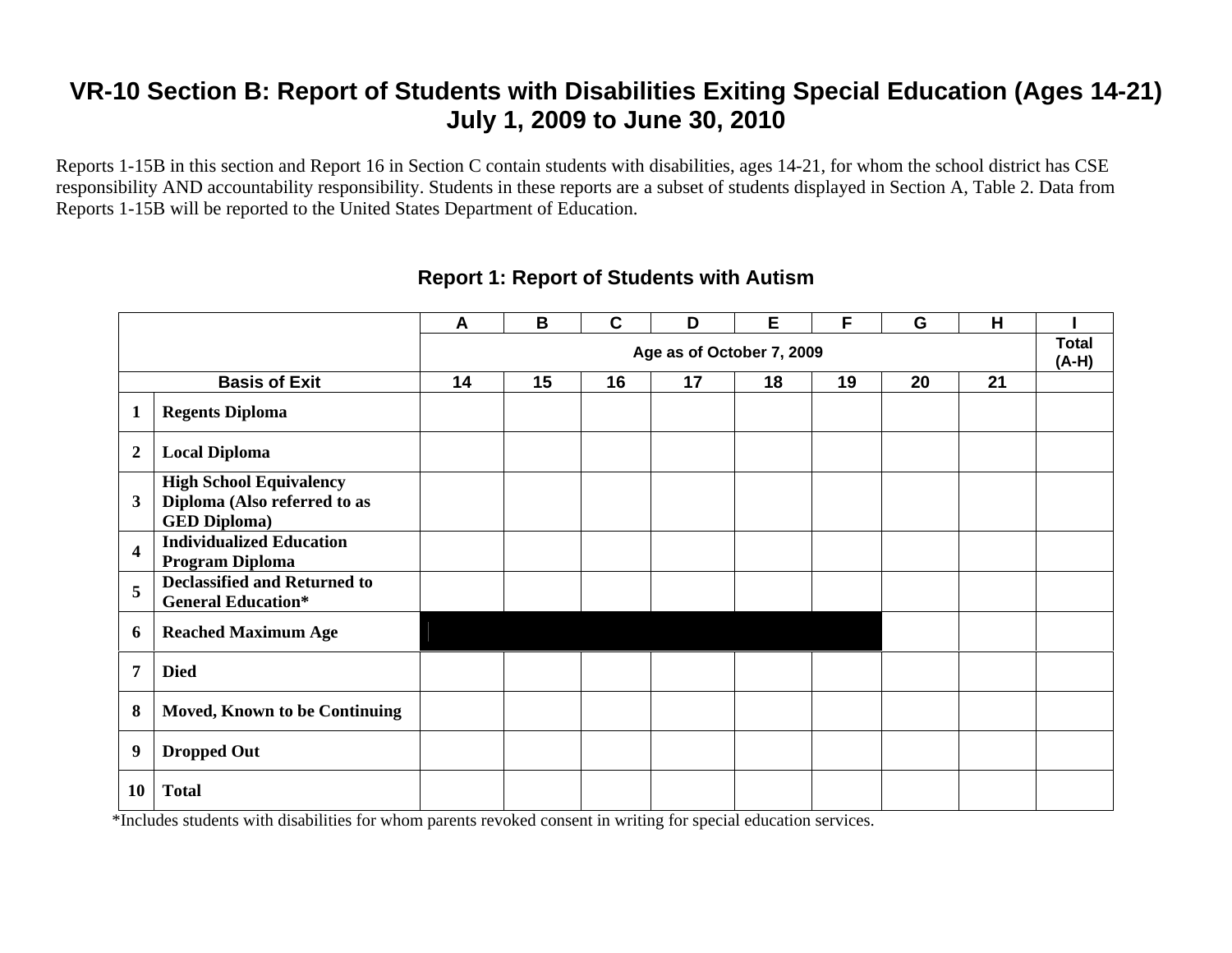|                         |                                                                                       | A  | B  | $\mathbf c$ | D                         | E  | F  | G  | H  |                       |
|-------------------------|---------------------------------------------------------------------------------------|----|----|-------------|---------------------------|----|----|----|----|-----------------------|
|                         |                                                                                       |    |    |             | Age as of October 7, 2009 |    |    |    |    | <b>Total</b><br>(A-H) |
|                         | <b>Basis of Exit</b>                                                                  | 14 | 15 | 16          | 17                        | 18 | 19 | 20 | 21 |                       |
| 1                       | <b>Regents Diploma</b>                                                                |    |    |             |                           |    |    |    |    |                       |
| $\boldsymbol{2}$        | <b>Local Diploma</b>                                                                  |    |    |             |                           |    |    |    |    |                       |
| 3                       | <b>High School Equivalency</b><br>Diploma (Also referred to as<br><b>GED Diploma)</b> |    |    |             |                           |    |    |    |    |                       |
| $\overline{\mathbf{4}}$ | <b>Individualized Education</b><br>Program Diploma                                    |    |    |             |                           |    |    |    |    |                       |
| 5                       | <b>Declassified and Returned to</b><br><b>General Education*</b>                      |    |    |             |                           |    |    |    |    |                       |
| 6                       | <b>Reached Maximum Age</b>                                                            |    |    |             |                           |    |    |    |    |                       |
| 7                       | <b>Died</b>                                                                           |    |    |             |                           |    |    |    |    |                       |
| 8                       | Moved, Known to be Continuing                                                         |    |    |             |                           |    |    |    |    |                       |
| 9                       | <b>Dropped Out</b>                                                                    |    |    |             |                           |    |    |    |    |                       |
| 10                      | <b>Total</b>                                                                          |    |    |             |                           |    |    |    |    |                       |

#### **Report 2: Report of Students with Emotional Disturbance**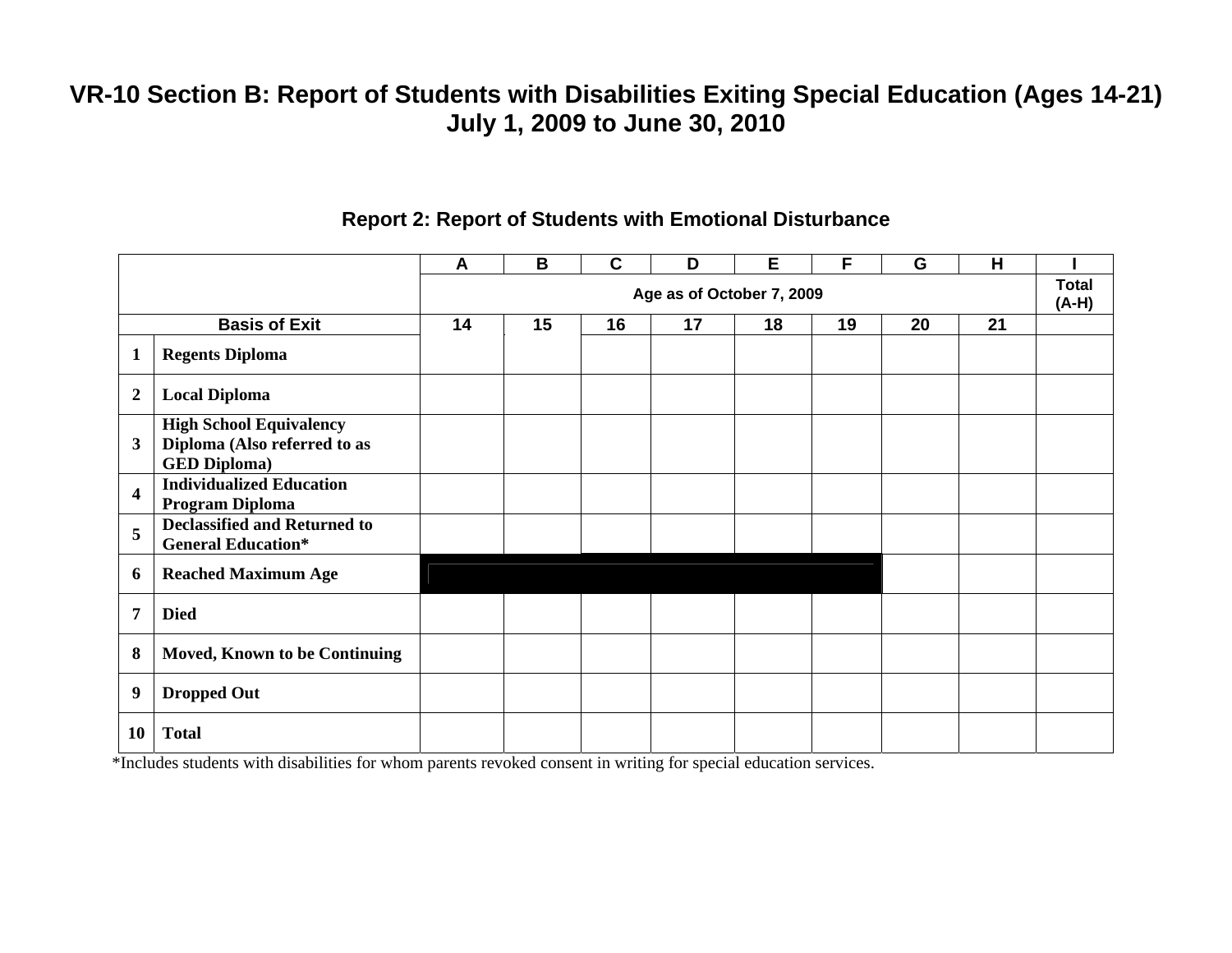|                         |                                                                                       | A  | B  | $\mathbf C$ | D                         | E  | F  | G  | H  |                         |
|-------------------------|---------------------------------------------------------------------------------------|----|----|-------------|---------------------------|----|----|----|----|-------------------------|
|                         |                                                                                       |    |    |             | Age as of October 7, 2009 |    |    |    |    | <b>Total</b><br>$(A-H)$ |
|                         | <b>Basis of Exit</b>                                                                  | 14 | 15 | 16          | 17                        | 18 | 19 | 20 | 21 |                         |
| $\mathbf{1}$            | <b>Regents Diploma</b>                                                                |    |    |             |                           |    |    |    |    |                         |
| $\boldsymbol{2}$        | <b>Local Diploma</b>                                                                  |    |    |             |                           |    |    |    |    |                         |
| 3                       | <b>High School Equivalency</b><br>Diploma (Also referred to as<br><b>GED Diploma)</b> |    |    |             |                           |    |    |    |    |                         |
| $\overline{\mathbf{4}}$ | <b>Individualized Education</b><br>Program Diploma                                    |    |    |             |                           |    |    |    |    |                         |
| 5                       | <b>Declassified and Returned to</b><br><b>General Education*</b>                      |    |    |             |                           |    |    |    |    |                         |
| 6                       | <b>Reached Maximum Age</b>                                                            |    |    |             |                           |    |    |    |    |                         |
| 7                       | <b>Died</b>                                                                           |    |    |             |                           |    |    |    |    |                         |
| 8                       | <b>Moved, Known to be Continuing</b>                                                  |    |    |             |                           |    |    |    |    |                         |
| 9                       | <b>Dropped Out</b>                                                                    |    |    |             |                           |    |    |    |    |                         |
| 10                      | <b>Total</b>                                                                          |    |    |             |                           |    |    |    |    |                         |

#### **Report 3: Report of Students with Learning Disabilities**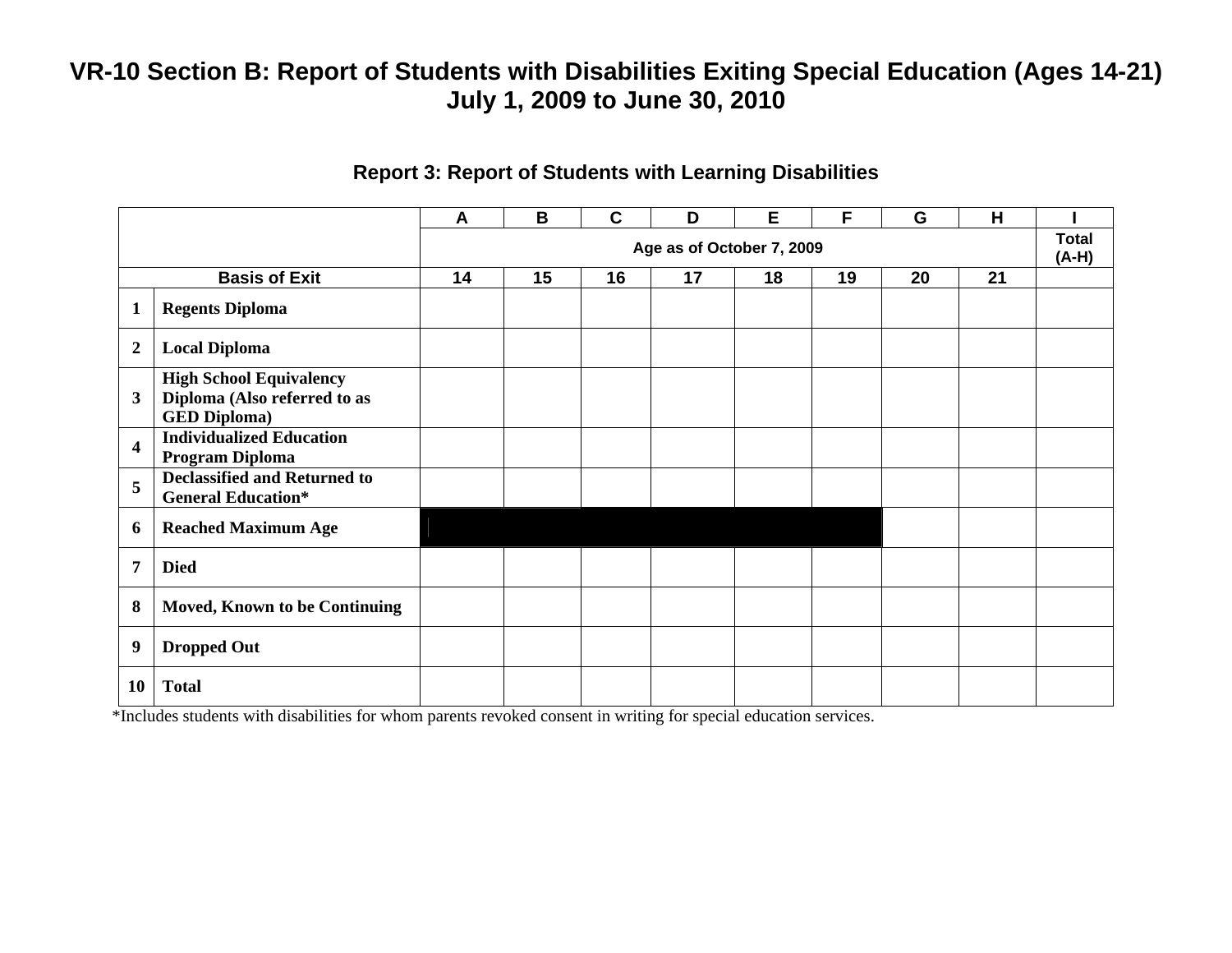#### **Report 4: Report of Students with Mental Retardation**

|                         |                                                                                       | A  | B  | $\mathbf c$ | D  | E                         | F  | G  | H  |  |  |
|-------------------------|---------------------------------------------------------------------------------------|----|----|-------------|----|---------------------------|----|----|----|--|--|
|                         |                                                                                       |    |    |             |    | Age as of October 7, 2009 |    |    |    |  |  |
|                         | <b>Basis of Exit</b>                                                                  | 14 | 15 | 16          | 17 | 18                        | 19 | 20 | 21 |  |  |
| $\mathbf{1}$            | <b>Regents Diploma</b>                                                                |    |    |             |    |                           |    |    |    |  |  |
| $\overline{2}$          | <b>Local Diploma</b>                                                                  |    |    |             |    |                           |    |    |    |  |  |
| $\mathbf{3}$            | <b>High School Equivalency</b><br>Diploma (Also referred to as<br><b>GED Diploma)</b> |    |    |             |    |                           |    |    |    |  |  |
| $\overline{\mathbf{4}}$ | <b>Individualized Education</b><br>Program Diploma                                    |    |    |             |    |                           |    |    |    |  |  |
| 5                       | <b>Declassified and Returned to</b><br><b>General Education*</b>                      |    |    |             |    |                           |    |    |    |  |  |
| 6                       | <b>Reached Maximum Age</b>                                                            |    |    |             |    |                           |    |    |    |  |  |
| $\overline{7}$          | <b>Died</b>                                                                           |    |    |             |    |                           |    |    |    |  |  |
| 8                       | Moved, Known to be Continuing                                                         |    |    |             |    |                           |    |    |    |  |  |
| 9                       | <b>Dropped Out</b>                                                                    |    |    |             |    |                           |    |    |    |  |  |
| 10                      | <b>Total</b>                                                                          |    |    |             |    |                           |    |    |    |  |  |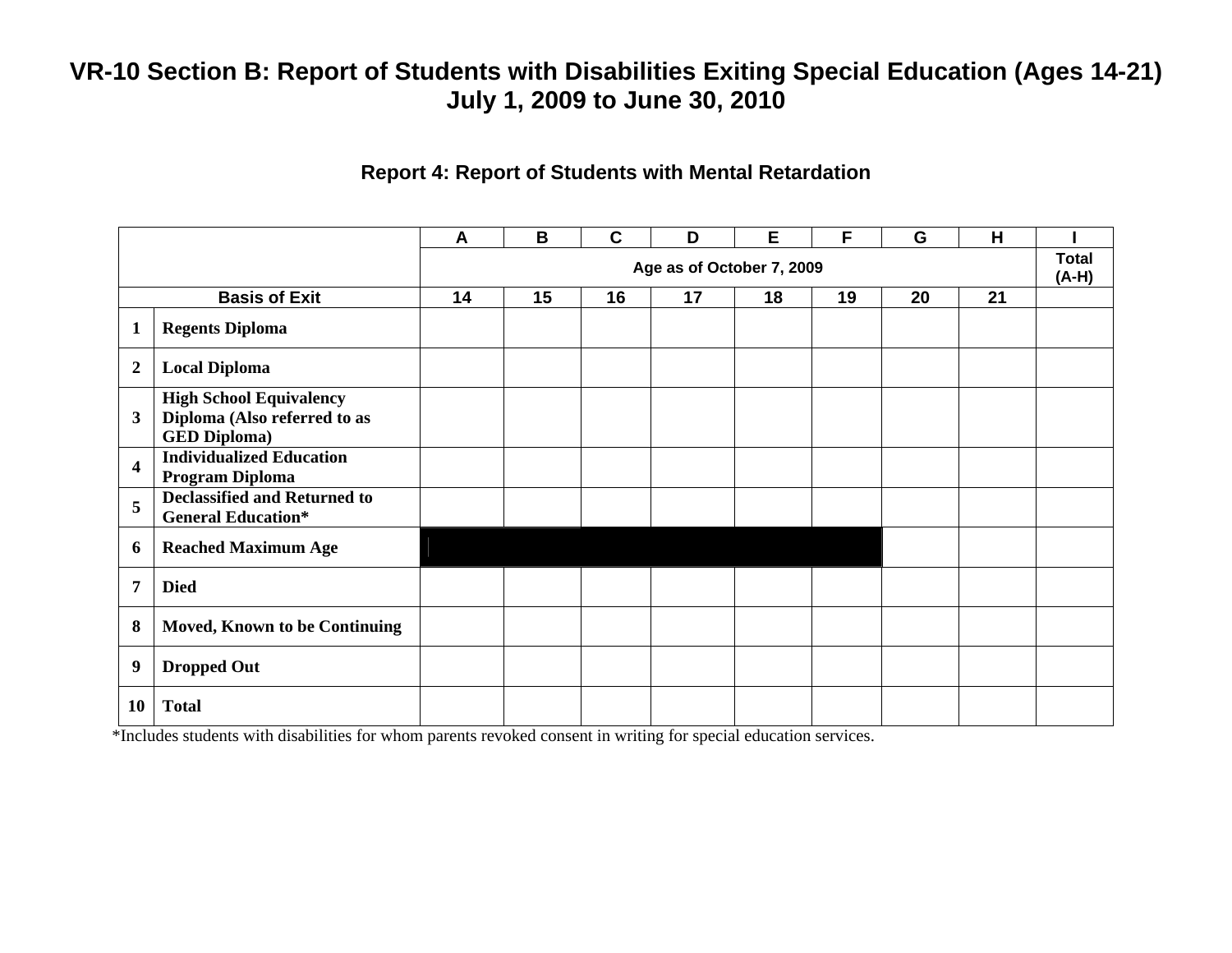#### **Report 5: Report of Students with Deafness**

|                         |                                                                                       | A  | B  | $\mathbf C$ | D                         | Е  | F  | G  | H  |                         |
|-------------------------|---------------------------------------------------------------------------------------|----|----|-------------|---------------------------|----|----|----|----|-------------------------|
|                         |                                                                                       |    |    |             | Age as of October 7, 2009 |    |    |    |    | <b>Total</b><br>$(A-H)$ |
|                         | <b>Basis of Exit</b>                                                                  | 14 | 15 | 16          | 17                        | 18 | 19 | 20 | 21 |                         |
| $\mathbf{1}$            | <b>Regents Diploma</b>                                                                |    |    |             |                           |    |    |    |    |                         |
| $\overline{2}$          | <b>Local Diploma</b>                                                                  |    |    |             |                           |    |    |    |    |                         |
| 3                       | <b>High School Equivalency</b><br>Diploma (Also referred to as<br><b>GED Diploma)</b> |    |    |             |                           |    |    |    |    |                         |
| $\overline{\mathbf{4}}$ | <b>Individualized Education</b><br>Program Diploma                                    |    |    |             |                           |    |    |    |    |                         |
| 5                       | <b>Declassified and Returned to</b><br><b>General Education*</b>                      |    |    |             |                           |    |    |    |    |                         |
| 6                       | <b>Reached Maximum Age</b>                                                            |    |    |             |                           |    |    |    |    |                         |
| $\overline{7}$          | <b>Died</b>                                                                           |    |    |             |                           |    |    |    |    |                         |
| 8                       | <b>Moved, Known to be Continuing</b>                                                  |    |    |             |                           |    |    |    |    |                         |
| 9                       | <b>Dropped Out</b>                                                                    |    |    |             |                           |    |    |    |    |                         |
| 10                      | <b>Total</b>                                                                          |    |    |             |                           |    |    |    |    |                         |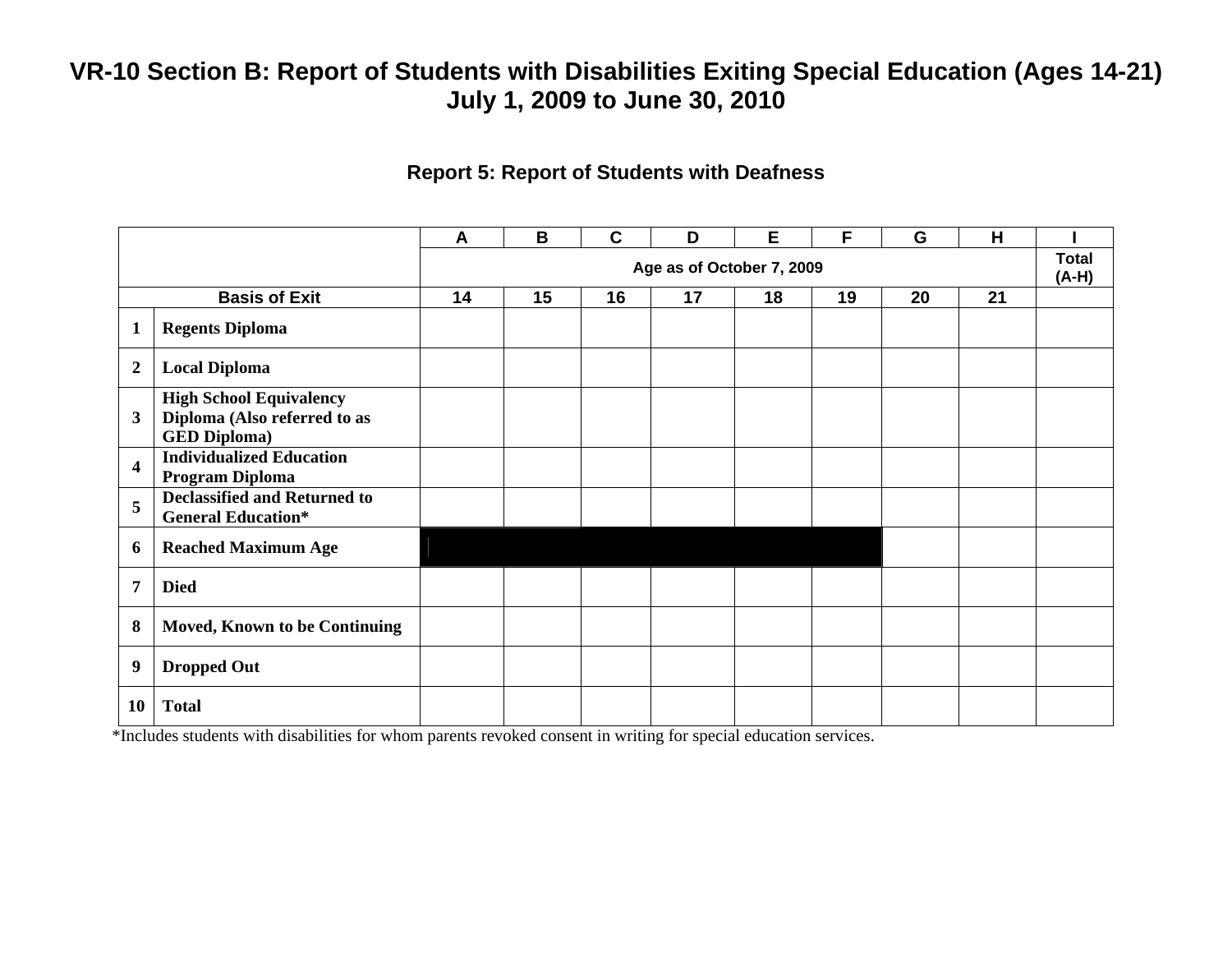#### **Report 6: Report of Students with Hearing Impairments**

|                  |                                                                                       | $\boldsymbol{A}$ | B  | $\mathbf c$ | D                         | E  | F  | G  | H  |                         |
|------------------|---------------------------------------------------------------------------------------|------------------|----|-------------|---------------------------|----|----|----|----|-------------------------|
|                  |                                                                                       |                  |    |             | Age as of October 7, 2009 |    |    |    |    | <b>Total</b><br>$(A-H)$ |
|                  | <b>Basis of Exit</b>                                                                  | 14               | 15 | 16          | 17                        | 18 | 19 | 20 | 21 |                         |
| 1                | <b>Regents Diploma</b>                                                                |                  |    |             |                           |    |    |    |    |                         |
| $\boldsymbol{2}$ | <b>Local Diploma</b>                                                                  |                  |    |             |                           |    |    |    |    |                         |
| $\mathbf{3}$     | <b>High School Equivalency</b><br>Diploma (Also referred to as<br><b>GED Diploma)</b> |                  |    |             |                           |    |    |    |    |                         |
| 4                | <b>Individualized Education</b><br>Program Diploma                                    |                  |    |             |                           |    |    |    |    |                         |
| 5                | <b>Declassified and Returned to</b><br><b>General Education*</b>                      |                  |    |             |                           |    |    |    |    |                         |
| 6                | <b>Reached Maximum Age</b>                                                            |                  |    |             |                           |    |    |    |    |                         |
| 7                | <b>Died</b>                                                                           |                  |    |             |                           |    |    |    |    |                         |
| 8                | <b>Moved, Known to be Continuing</b>                                                  |                  |    |             |                           |    |    |    |    |                         |
| 9                | <b>Dropped Out</b>                                                                    |                  |    |             |                           |    |    |    |    |                         |
| <b>10</b>        | <b>Total</b>                                                                          |                  |    |             |                           |    |    |    |    |                         |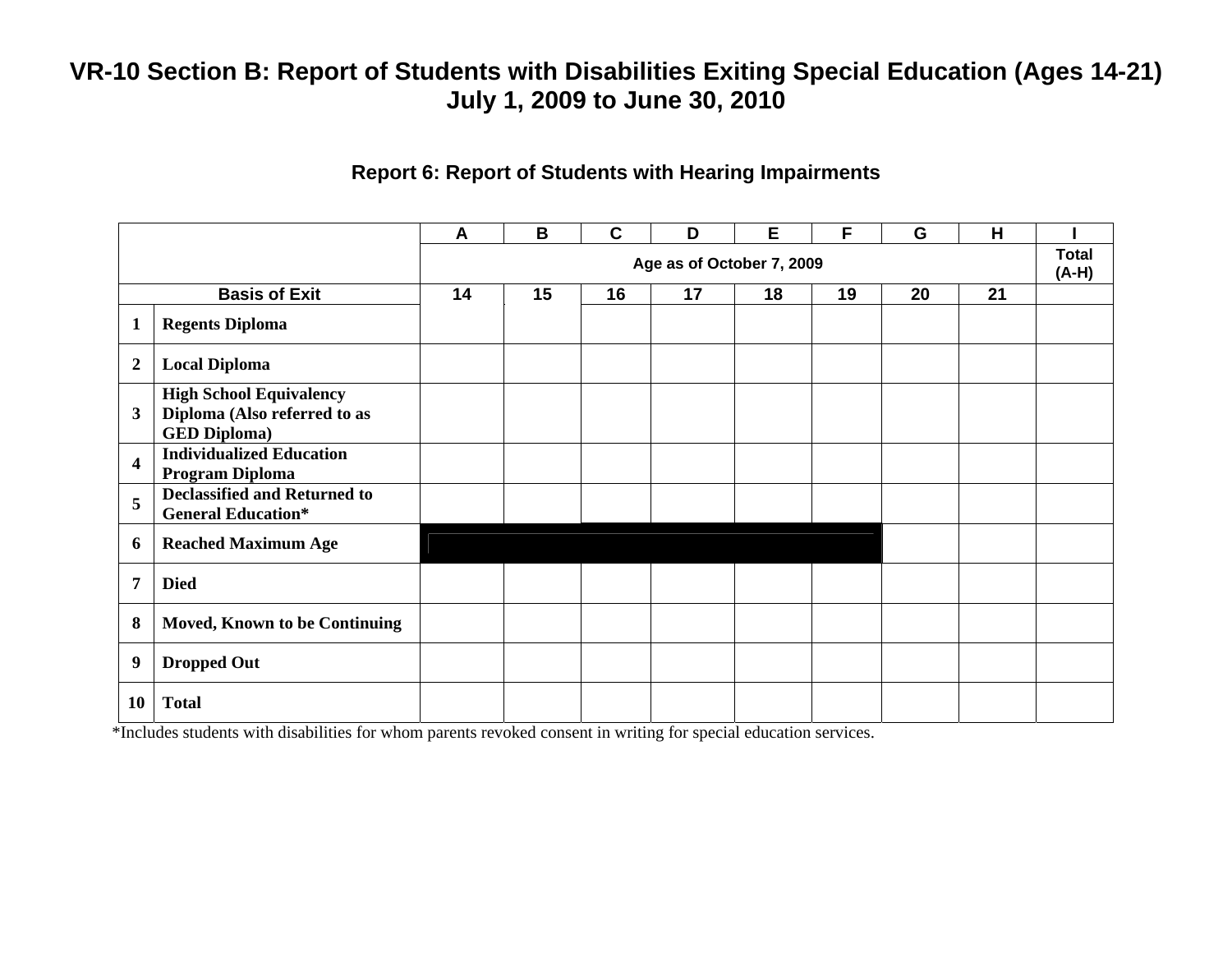#### **Report 7: Report of Students with Speech or Language Impairments**

|                         |                                                                                       | A  | B  | $\mathbf c$ | D                         | E  | F  | G  | H  |                         |
|-------------------------|---------------------------------------------------------------------------------------|----|----|-------------|---------------------------|----|----|----|----|-------------------------|
|                         |                                                                                       |    |    |             | Age as of October 7, 2009 |    |    |    |    | <b>Total</b><br>$(A-H)$ |
|                         | <b>Basis of Exit</b>                                                                  | 14 | 15 | 16          | 17                        | 18 | 19 | 20 | 21 |                         |
| $\mathbf{1}$            | <b>Regents Diploma</b>                                                                |    |    |             |                           |    |    |    |    |                         |
| $\overline{2}$          | <b>Local Diploma</b>                                                                  |    |    |             |                           |    |    |    |    |                         |
| $\mathbf{3}$            | <b>High School Equivalency</b><br>Diploma (Also referred to as<br><b>GED Diploma)</b> |    |    |             |                           |    |    |    |    |                         |
| $\overline{\mathbf{4}}$ | <b>Individualized Education</b><br>Program Diploma                                    |    |    |             |                           |    |    |    |    |                         |
| 5                       | <b>Declassified and Returned to</b><br><b>General Education*</b>                      |    |    |             |                           |    |    |    |    |                         |
| 6                       | <b>Reached Maximum Age</b>                                                            |    |    |             |                           |    |    |    |    |                         |
| $\overline{7}$          | <b>Died</b>                                                                           |    |    |             |                           |    |    |    |    |                         |
| 8                       | Moved, Known to be Continuing                                                         |    |    |             |                           |    |    |    |    |                         |
| 9                       | <b>Dropped Out</b>                                                                    |    |    |             |                           |    |    |    |    |                         |
| 10                      | <b>Total</b>                                                                          |    |    |             |                           |    |    |    |    |                         |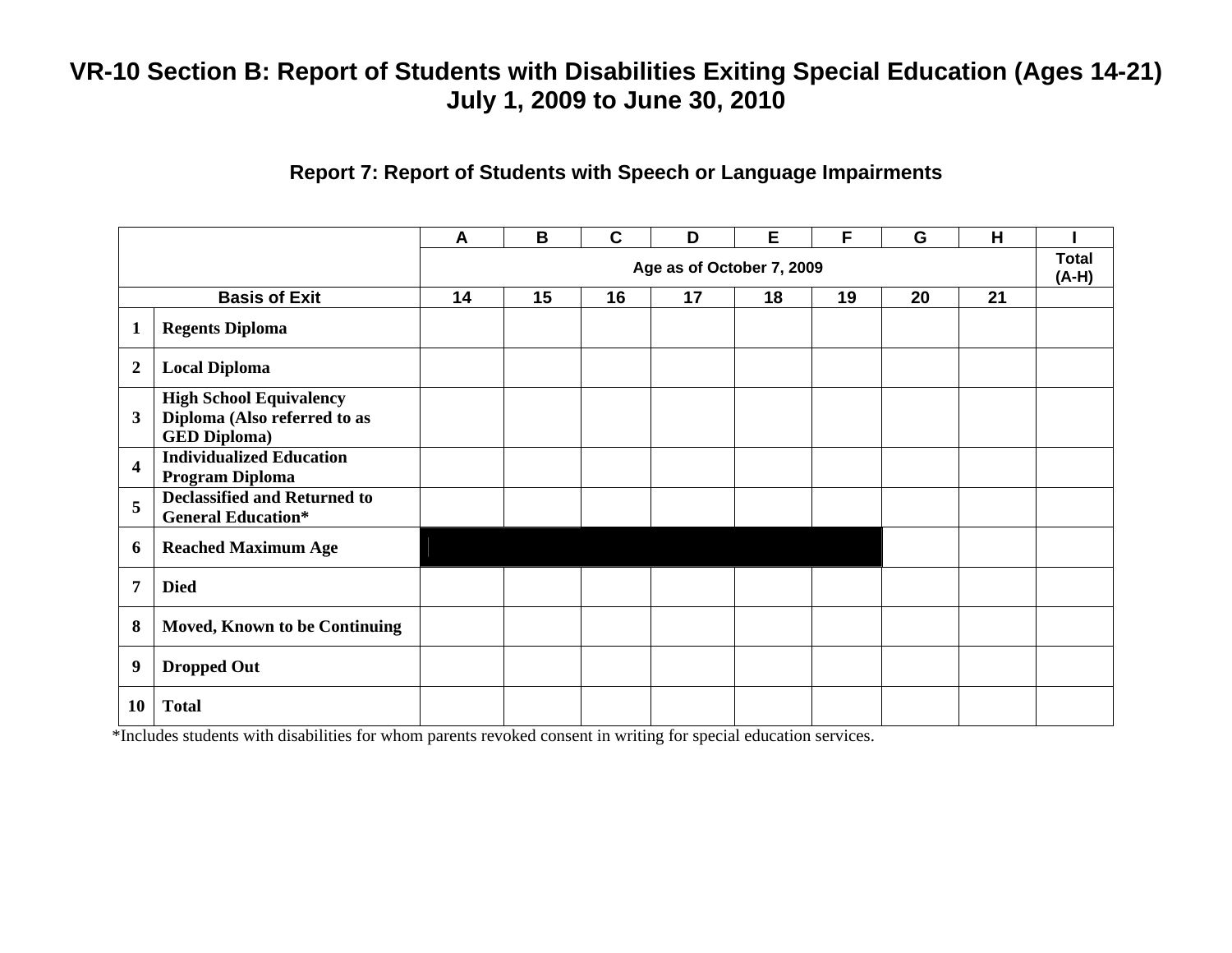### **Report 8: Report of Students with Visual Impairments (includes Blindness)**

|                         |                                                                                       | A  | B  | $\mathbf C$ | D                         | Е  | F  | G  | H  |                         |
|-------------------------|---------------------------------------------------------------------------------------|----|----|-------------|---------------------------|----|----|----|----|-------------------------|
|                         |                                                                                       |    |    |             | Age as of October 7, 2009 |    |    |    |    | <b>Total</b><br>$(A-H)$ |
|                         | <b>Basis of Exit</b>                                                                  | 14 | 15 | 16          | 17                        | 18 | 19 | 20 | 21 |                         |
| $\mathbf{1}$            | <b>Regents Diploma</b>                                                                |    |    |             |                           |    |    |    |    |                         |
| $\boldsymbol{2}$        | <b>Local Diploma</b>                                                                  |    |    |             |                           |    |    |    |    |                         |
| $\mathbf{3}$            | <b>High School Equivalency</b><br>Diploma (Also referred to as<br><b>GED Diploma)</b> |    |    |             |                           |    |    |    |    |                         |
| $\overline{\mathbf{4}}$ | <b>Individualized Education</b><br>Program Diploma                                    |    |    |             |                           |    |    |    |    |                         |
| 5                       | <b>Declassified and Returned to</b><br><b>General Education*</b>                      |    |    |             |                           |    |    |    |    |                         |
| 6                       | <b>Reached Maximum Age</b>                                                            |    |    |             |                           |    |    |    |    |                         |
| 7                       | <b>Died</b>                                                                           |    |    |             |                           |    |    |    |    |                         |
| 8                       | Moved, Known to be Continuing                                                         |    |    |             |                           |    |    |    |    |                         |
| 9                       | <b>Dropped Out</b>                                                                    |    |    |             |                           |    |    |    |    |                         |
| 10                      | <b>Total</b>                                                                          |    |    |             |                           |    |    |    |    |                         |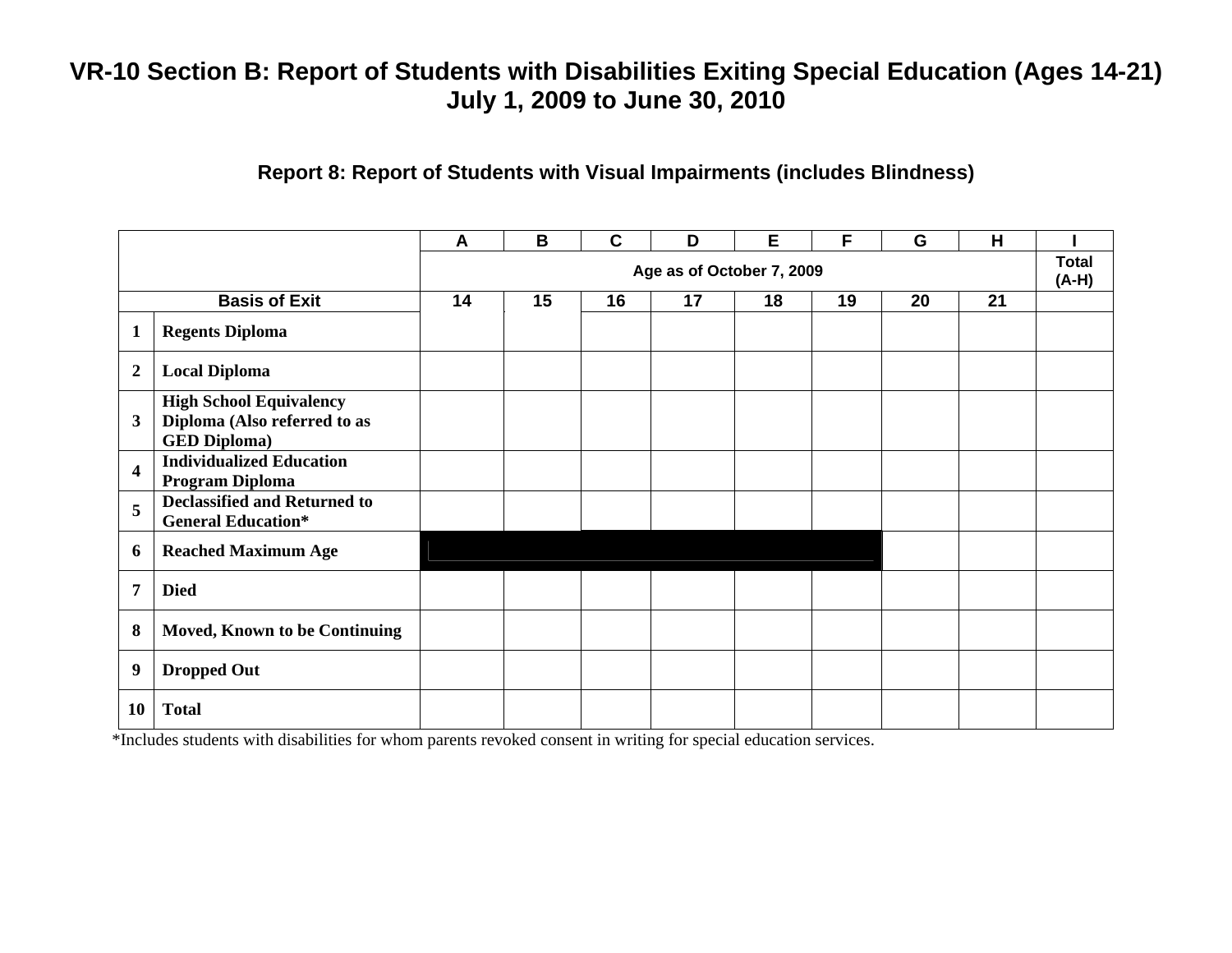#### **Report 9: Report of Students with Orthopedic Impairments**

|                         |                                                                                       | A  | B  | $\mathbf c$ | D                         | E  | F  | G  | H  |                         |
|-------------------------|---------------------------------------------------------------------------------------|----|----|-------------|---------------------------|----|----|----|----|-------------------------|
|                         |                                                                                       |    |    |             | Age as of October 7, 2009 |    |    |    |    | <b>Total</b><br>$(A-H)$ |
|                         | <b>Basis of Exit</b>                                                                  | 14 | 15 | 16          | 17                        | 18 | 19 | 20 | 21 |                         |
| $\mathbf{1}$            | <b>Regents Diploma</b>                                                                |    |    |             |                           |    |    |    |    |                         |
| $\boldsymbol{2}$        | <b>Local Diploma</b>                                                                  |    |    |             |                           |    |    |    |    |                         |
| 3                       | <b>High School Equivalency</b><br>Diploma (Also referred to as<br><b>GED Diploma)</b> |    |    |             |                           |    |    |    |    |                         |
| $\overline{\mathbf{4}}$ | <b>Individualized Education</b><br>Program Diploma                                    |    |    |             |                           |    |    |    |    |                         |
| 5                       | <b>Declassified and Returned to</b><br><b>General Education*</b>                      |    |    |             |                           |    |    |    |    |                         |
| 6                       | <b>Reached Maximum Age</b>                                                            |    |    |             |                           |    |    |    |    |                         |
| 7                       | <b>Died</b>                                                                           |    |    |             |                           |    |    |    |    |                         |
| 8                       | <b>Moved, Known to be Continuing</b>                                                  |    |    |             |                           |    |    |    |    |                         |
| 9                       | <b>Dropped Out</b>                                                                    |    |    |             |                           |    |    |    |    |                         |
| 10                      | <b>Total</b>                                                                          |    |    |             |                           |    |    |    |    |                         |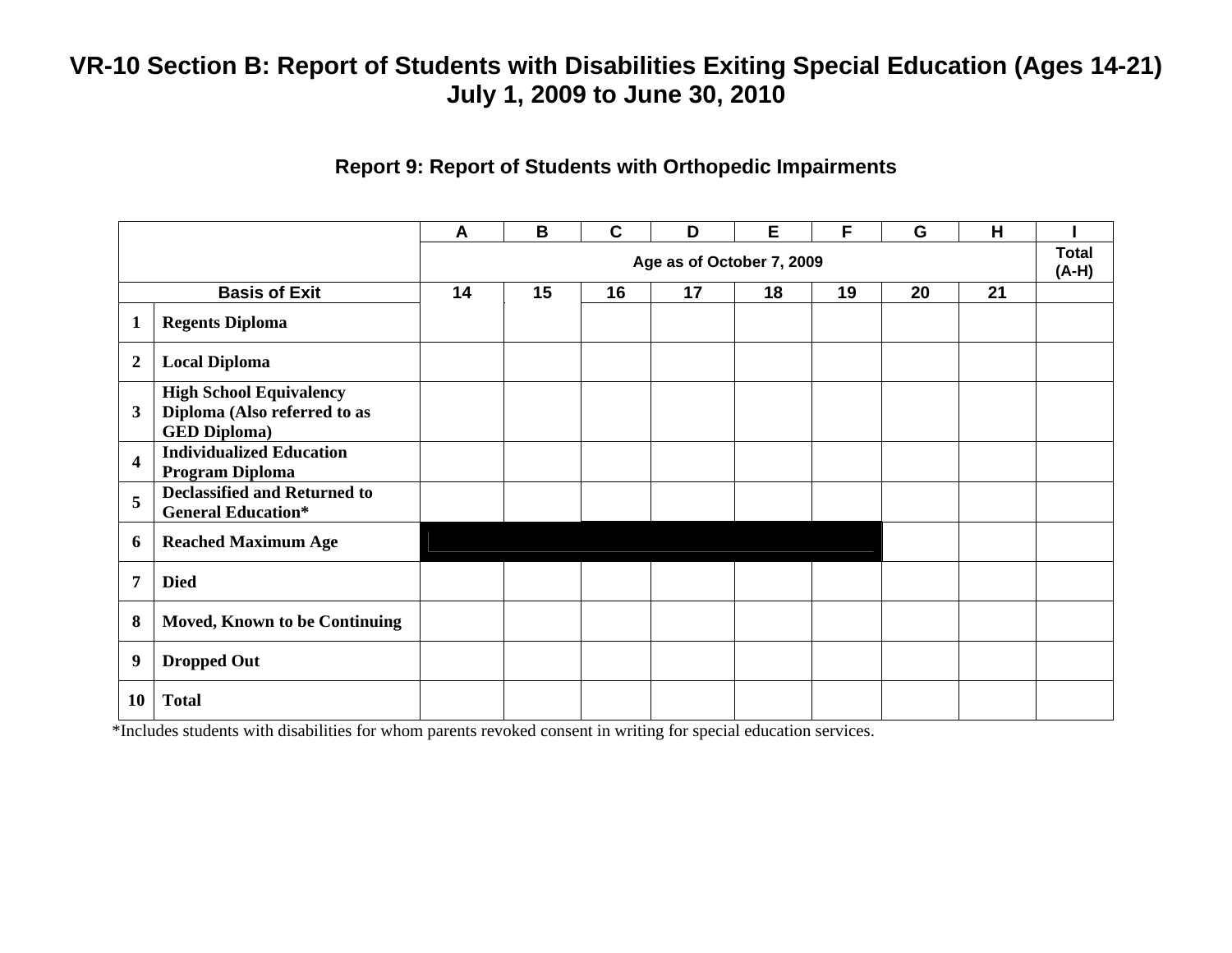#### **Report 10: Report of Students with Other Health Impairments**

|                         |                                                                                       | A  | B  | $\mathbf C$ | D                         | E  | F  | G  | H  |                         |
|-------------------------|---------------------------------------------------------------------------------------|----|----|-------------|---------------------------|----|----|----|----|-------------------------|
|                         |                                                                                       |    |    |             | Age as of October 7, 2009 |    |    |    |    | <b>Total</b><br>$(A-H)$ |
|                         | <b>Basis of Exit</b>                                                                  | 14 | 15 | 16          | 17                        | 18 | 19 | 20 | 21 |                         |
| $\mathbf{1}$            | <b>Regents Diploma</b>                                                                |    |    |             |                           |    |    |    |    |                         |
| $\overline{2}$          | <b>Local Diploma</b>                                                                  |    |    |             |                           |    |    |    |    |                         |
| $\mathbf{3}$            | <b>High School Equivalency</b><br>Diploma (Also referred to as<br><b>GED Diploma)</b> |    |    |             |                           |    |    |    |    |                         |
| $\overline{\mathbf{4}}$ | <b>Individualized Education</b><br>Program Diploma                                    |    |    |             |                           |    |    |    |    |                         |
| 5                       | <b>Declassified and Returned to</b><br><b>General Education*</b>                      |    |    |             |                           |    |    |    |    |                         |
| 6                       | <b>Reached Maximum Age</b>                                                            |    |    |             |                           |    |    |    |    |                         |
| $\overline{7}$          | <b>Died</b>                                                                           |    |    |             |                           |    |    |    |    |                         |
| 8                       | Moved, Known to be Continuing                                                         |    |    |             |                           |    |    |    |    |                         |
| 9                       | <b>Dropped Out</b>                                                                    |    |    |             |                           |    |    |    |    |                         |
| 10                      | <b>Total</b>                                                                          |    |    |             |                           |    |    |    |    |                         |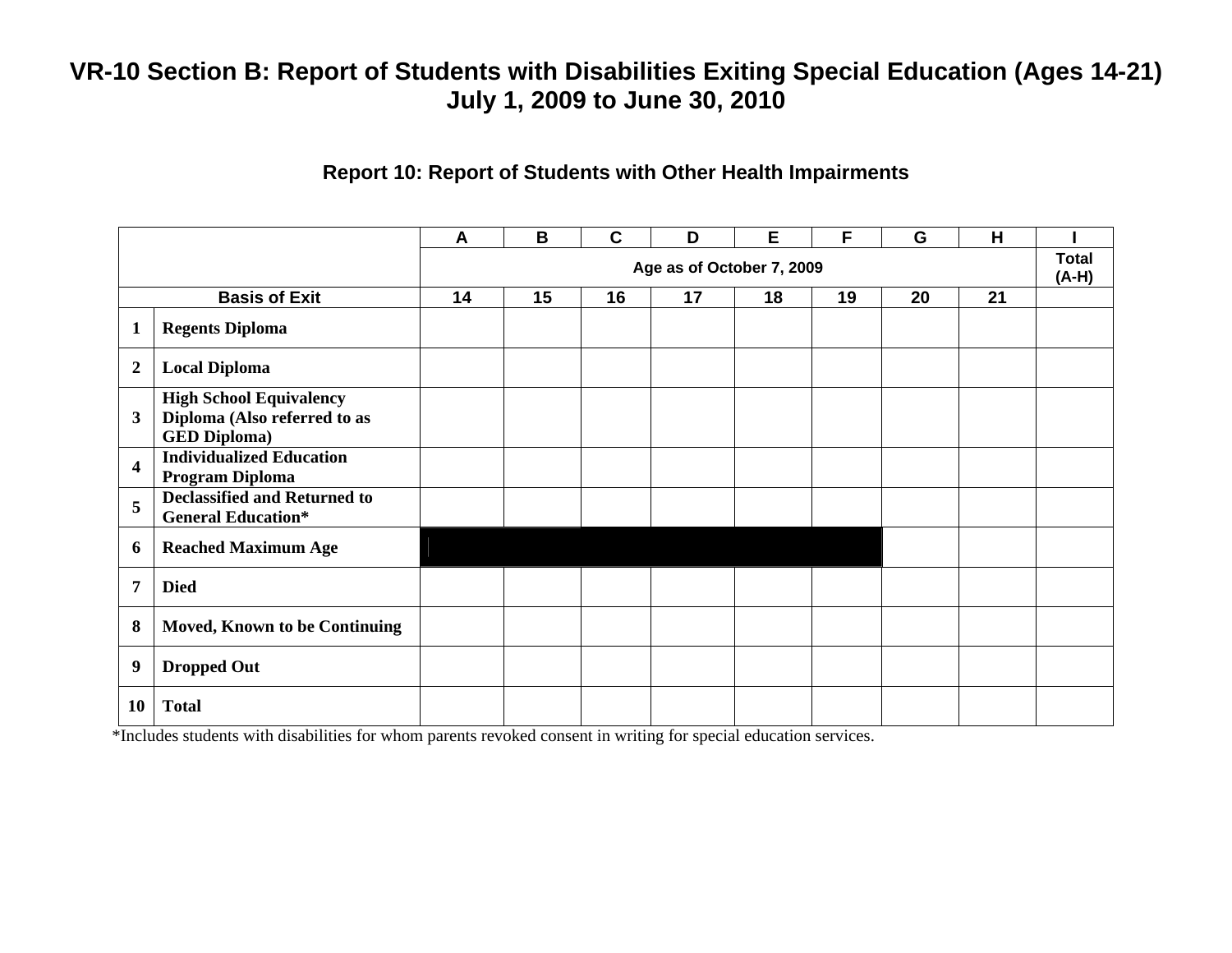#### **Report 11: Report of Students with Multiple Disabilities**

|                         |                                                                                       | $\mathsf{A}$ | B  | $\mathbf C$ | D  | Е  | F  | G  | H  |                       |
|-------------------------|---------------------------------------------------------------------------------------|--------------|----|-------------|----|----|----|----|----|-----------------------|
|                         | Age as of October 7, 2009                                                             |              |    |             |    |    |    |    |    | <b>Total</b><br>(A-H) |
|                         | <b>Basis of Exit</b>                                                                  | 14           | 15 | 16          | 17 | 18 | 19 | 20 | 21 |                       |
| $\mathbf{1}$            | <b>Regents Diploma</b>                                                                |              |    |             |    |    |    |    |    |                       |
| $\overline{2}$          | <b>Local Diploma</b>                                                                  |              |    |             |    |    |    |    |    |                       |
| $\mathbf{3}$            | <b>High School Equivalency</b><br>Diploma (Also referred to as<br><b>GED Diploma)</b> |              |    |             |    |    |    |    |    |                       |
| $\overline{\mathbf{4}}$ | <b>Individualized Education</b><br>Program Diploma                                    |              |    |             |    |    |    |    |    |                       |
| 5                       | <b>Declassified and Returned to</b><br><b>General Education*</b>                      |              |    |             |    |    |    |    |    |                       |
| 6                       | <b>Reached Maximum Age</b>                                                            |              |    |             |    |    |    |    |    |                       |
| $\overline{7}$          | <b>Died</b>                                                                           |              |    |             |    |    |    |    |    |                       |
| 8                       | <b>Moved, Known to be Continuing</b>                                                  |              |    |             |    |    |    |    |    |                       |
| 9                       | <b>Dropped Out</b>                                                                    |              |    |             |    |    |    |    |    |                       |
| 10                      | <b>Total</b>                                                                          |              |    |             |    |    |    |    |    |                       |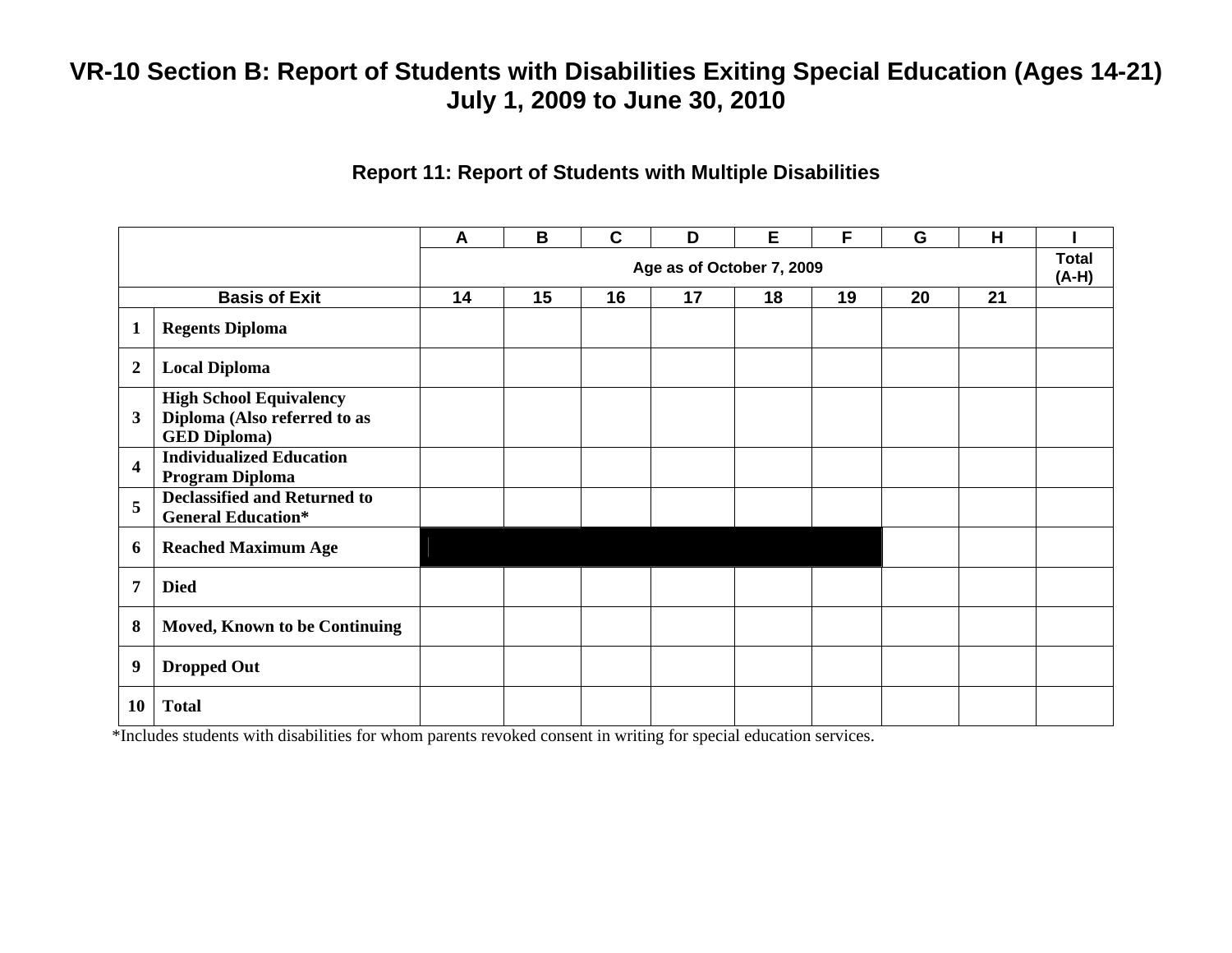#### **Report 12: Report of Students with Deaf-Blindness**

|                         |                                                                                       | A                         | B  | $\mathbf{C}$ | D  | E  | F  | G  | H  |  |
|-------------------------|---------------------------------------------------------------------------------------|---------------------------|----|--------------|----|----|----|----|----|--|
|                         |                                                                                       | Age as of October 7, 2009 |    |              |    |    |    |    |    |  |
|                         | <b>Basis of Exit</b>                                                                  | 14                        | 15 | 16           | 17 | 18 | 19 | 20 | 21 |  |
| $\mathbf{1}$            | <b>Regents Diploma</b>                                                                |                           |    |              |    |    |    |    |    |  |
| $\boldsymbol{2}$        | <b>Local Diploma</b>                                                                  |                           |    |              |    |    |    |    |    |  |
| 3                       | <b>High School Equivalency</b><br>Diploma (Also referred to as<br><b>GED Diploma)</b> |                           |    |              |    |    |    |    |    |  |
| $\overline{\mathbf{4}}$ | <b>Individualized Education</b><br>Program Diploma                                    |                           |    |              |    |    |    |    |    |  |
| 5                       | <b>Declassified and Returned to</b><br><b>General Education*</b>                      |                           |    |              |    |    |    |    |    |  |
| 6                       | <b>Reached Maximum Age</b>                                                            |                           |    |              |    |    |    |    |    |  |
| 7                       | <b>Died</b>                                                                           |                           |    |              |    |    |    |    |    |  |
| 8                       | <b>Moved, Known to be Continuing</b>                                                  |                           |    |              |    |    |    |    |    |  |
| 9                       | <b>Dropped Out</b>                                                                    |                           |    |              |    |    |    |    |    |  |
| 10                      | <b>Total</b>                                                                          |                           |    |              |    |    |    |    |    |  |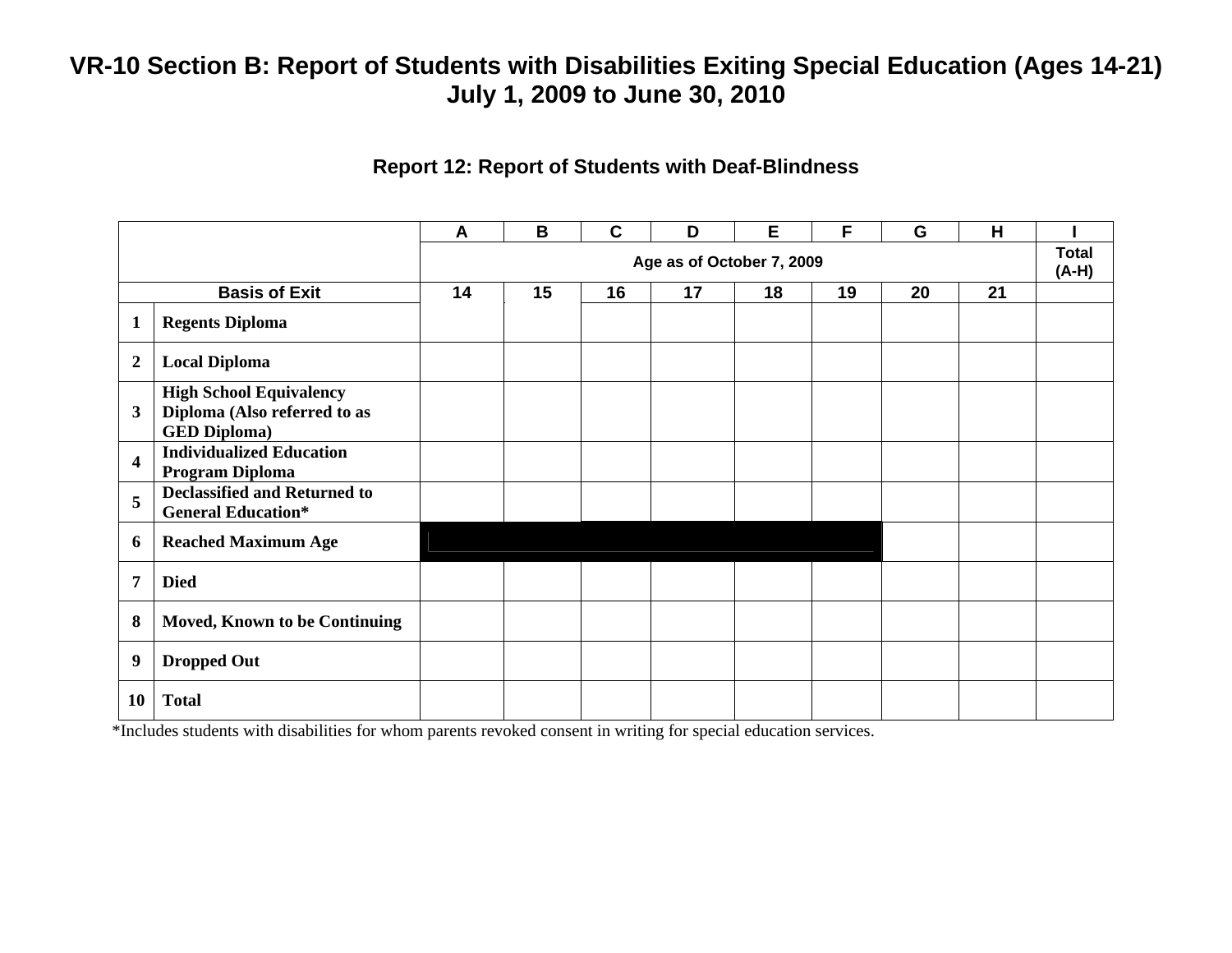#### **Report 13: Report of Students with Traumatic Brain Injury**

|                         |                                                                                       | A                         | B  | $\mathbf c$ | D  | E  | F  | G  | H  |  |  |
|-------------------------|---------------------------------------------------------------------------------------|---------------------------|----|-------------|----|----|----|----|----|--|--|
|                         |                                                                                       | Age as of October 7, 2009 |    |             |    |    |    |    |    |  |  |
|                         | <b>Basis of Exit</b>                                                                  | 14                        | 15 | 16          | 17 | 18 | 19 | 20 | 21 |  |  |
| $\mathbf{1}$            | <b>Regents Diploma</b>                                                                |                           |    |             |    |    |    |    |    |  |  |
| $\boldsymbol{2}$        | <b>Local Diploma</b>                                                                  |                           |    |             |    |    |    |    |    |  |  |
| $\mathbf{3}$            | <b>High School Equivalency</b><br>Diploma (Also referred to as<br><b>GED Diploma)</b> |                           |    |             |    |    |    |    |    |  |  |
| $\overline{\mathbf{4}}$ | <b>Individualized Education</b><br>Program Diploma                                    |                           |    |             |    |    |    |    |    |  |  |
| 5                       | <b>Declassified and Returned to</b><br><b>General Education*</b>                      |                           |    |             |    |    |    |    |    |  |  |
| 6                       | <b>Reached Maximum Age</b>                                                            |                           |    |             |    |    |    |    |    |  |  |
| 7                       | <b>Died</b>                                                                           |                           |    |             |    |    |    |    |    |  |  |
| 8                       | <b>Moved, Known to be Continuing</b>                                                  |                           |    |             |    |    |    |    |    |  |  |
| 9                       | <b>Dropped Out</b>                                                                    |                           |    |             |    |    |    |    |    |  |  |
| 10                      | <b>Total</b>                                                                          |                           |    |             |    |    |    |    |    |  |  |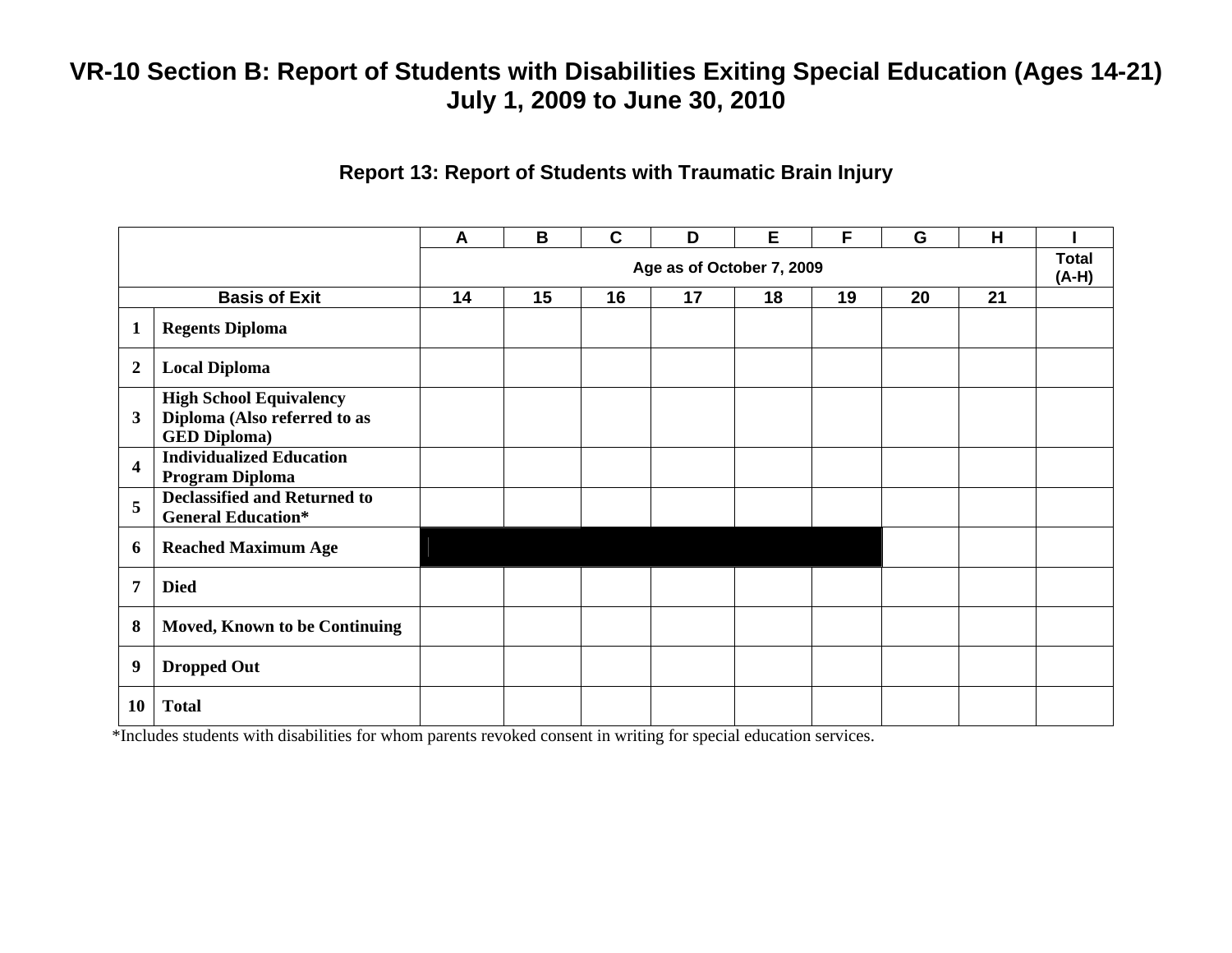### *Report 14: Summary Report of All Disabilities*

|                           |                                                                                       | A  | B  | C  | D  | Е  | F  | G           | H                                                                        |                                                                             | J | K |
|---------------------------|---------------------------------------------------------------------------------------|----|----|----|----|----|----|-------------|--------------------------------------------------------------------------|-----------------------------------------------------------------------------|---|---|
| Age as of October 7, 2009 |                                                                                       |    |    |    |    |    |    | Total (A-H) | <b>Total from</b><br>2008-09<br><b>School Year</b><br><b>VR10 Report</b> | Percent<br><b>Discrepancy</b><br><b>Between</b><br>2008-09 and<br>2009-10** |   |   |
|                           | <b>Basis of Exit</b>                                                                  | 14 | 15 | 16 | 17 | 18 | 19 | 20          | 21                                                                       |                                                                             |   |   |
| $\mathbf 1$               | <b>Regents Diploma</b>                                                                |    |    |    |    |    |    |             |                                                                          |                                                                             |   |   |
| $\overline{2}$            | <b>Local Diploma</b>                                                                  |    |    |    |    |    |    |             |                                                                          |                                                                             |   |   |
| $\mathbf{3}$              | <b>High School Equivalency</b><br>Diploma (Also referred to as<br><b>GED Diploma)</b> |    |    |    |    |    |    |             |                                                                          |                                                                             |   |   |
| $\overline{\mathbf{4}}$   | <b>Individualized Education</b><br>Program Diploma                                    |    |    |    |    |    |    |             |                                                                          |                                                                             |   |   |
| 5                         | <b>Declassified and Returned to</b><br><b>General Education*</b>                      |    |    |    |    |    |    |             |                                                                          |                                                                             |   |   |
| 6                         | <b>Reached Maximum Age</b>                                                            |    |    |    |    |    |    |             |                                                                          |                                                                             |   |   |
| $\overline{7}$            | <b>Died</b>                                                                           |    |    |    |    |    |    |             |                                                                          |                                                                             |   |   |
| 8                         | <b>Moved, Known to be Continuing</b>                                                  |    |    |    |    |    |    |             |                                                                          |                                                                             |   |   |
| 9                         | <b>Dropped Out</b>                                                                    |    |    |    |    |    |    |             |                                                                          |                                                                             |   |   |
| <b>10</b>                 | <b>Total</b>                                                                          |    |    |    |    |    |    |             |                                                                          |                                                                             |   |   |

\*Includes students with disabilities for whom parents revoked consent in writing for special education services.

\*\*Discrepancies of plus or minus 10 students and 10 percent between 2009-10 and 2008-09 data are identified with an asterisk in Column K. Each identified discrepancy in Column K will require an explanation after data are certified.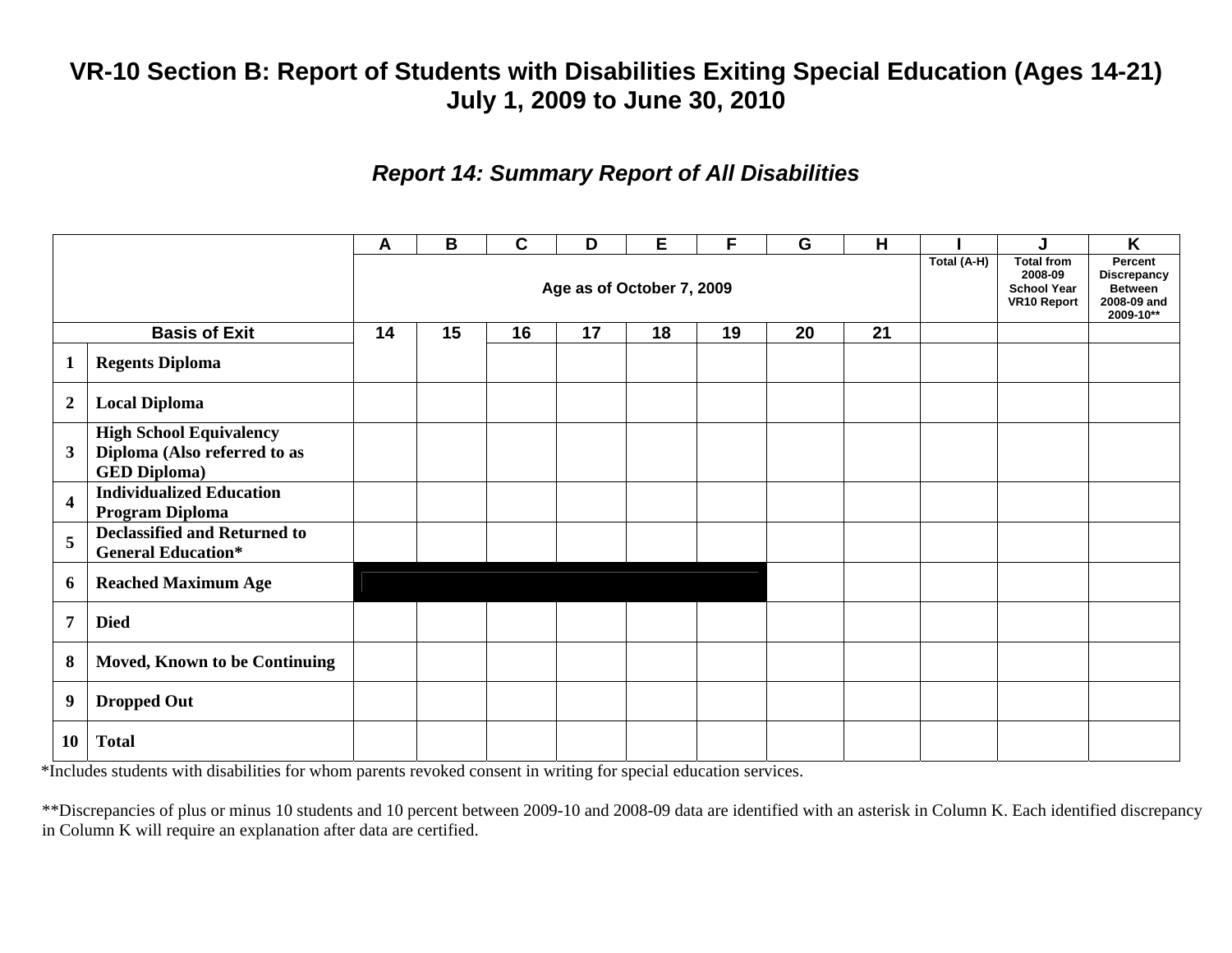### *Report 15A: Summary Report of All Students By Race/Ethnicity*

|                         |                                                                      | A                                   | B                         | $\mathbf c$                            | D                       | Е                                    | F                                              | G                    |
|-------------------------|----------------------------------------------------------------------|-------------------------------------|---------------------------|----------------------------------------|-------------------------|--------------------------------------|------------------------------------------------|----------------------|
| <b>Basis of Exit</b>    |                                                                      | Indian/Alaska<br>American<br>Native | Asian/Pacific<br>Islander | ৳<br>Hispanic<br>Black (not<br>origin) | ŏ<br>Hispanic<br>Latino | White (not of<br>Hispanic<br>origin) | Multi-Racial<br>Hispanic<br>(not of<br>origin) | <b>Total by Race</b> |
| $\mathbf{1}$            | <b>Regents Diploma</b>                                               |                                     |                           |                                        |                         |                                      |                                                |                      |
| $\boldsymbol{2}$        | <b>Local Diploma</b>                                                 |                                     |                           |                                        |                         |                                      |                                                |                      |
| $\overline{\mathbf{3}}$ | High School Equivalency Diploma (Also<br>referred to as GED Diploma) |                                     |                           |                                        |                         |                                      |                                                |                      |
| 4                       | <b>Individualized Education Program Diploma</b>                      |                                     |                           |                                        |                         |                                      |                                                |                      |
| 5                       | <b>Declassified and Returned to General</b><br><b>Education*</b>     |                                     |                           |                                        |                         |                                      |                                                |                      |
| 6                       | <b>Reached Maximum Age</b>                                           |                                     |                           |                                        |                         |                                      |                                                |                      |
| $\overline{7}$          | <b>Died</b>                                                          |                                     |                           |                                        |                         |                                      |                                                |                      |
| 8                       | <b>Moved, Known to be Continuing</b>                                 |                                     |                           |                                        |                         |                                      |                                                |                      |
| 9                       | <b>Dropped Out</b>                                                   |                                     |                           |                                        |                         |                                      |                                                |                      |
| 10                      | <b>Total</b>                                                         |                                     |                           |                                        |                         |                                      |                                                |                      |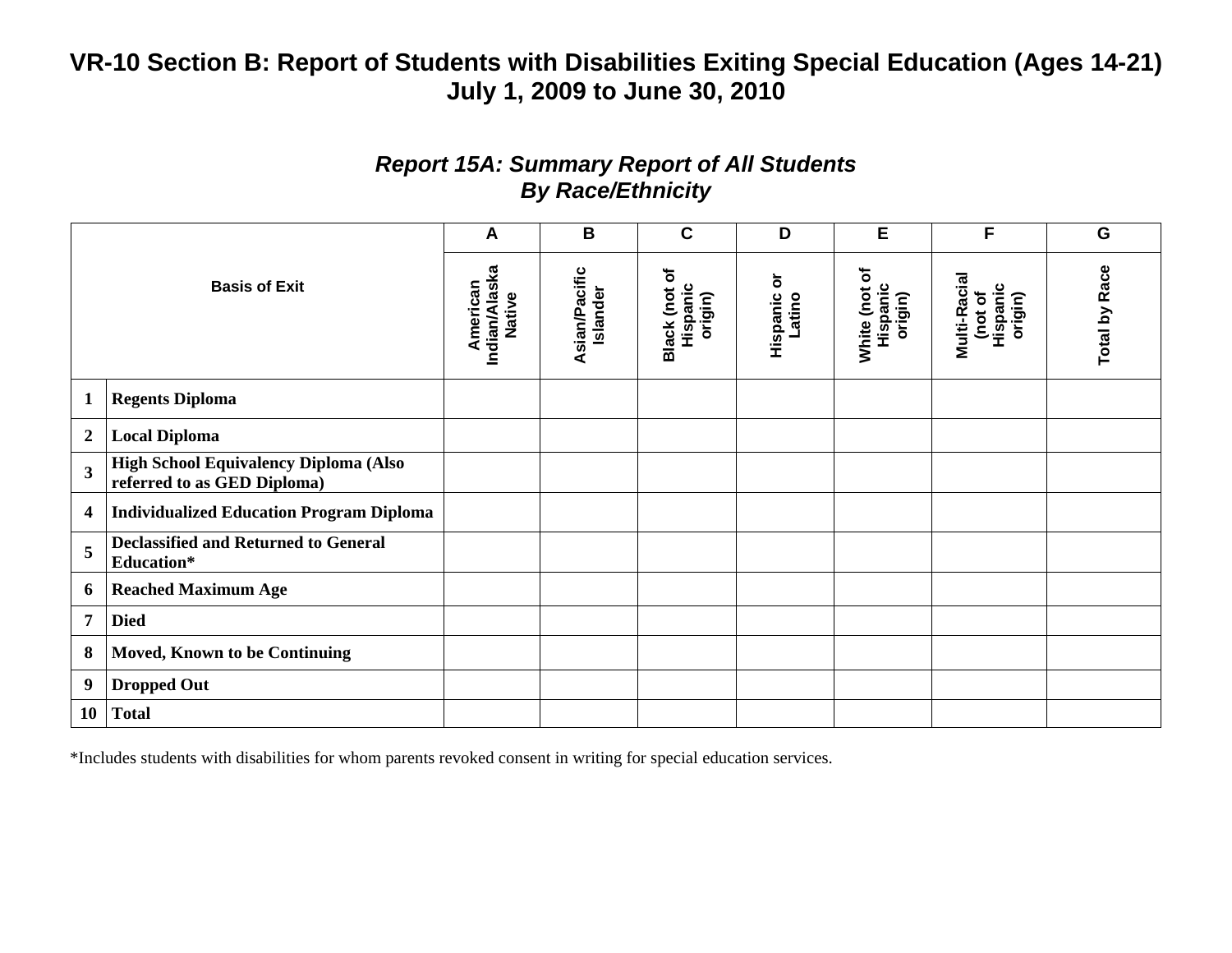### *Report 15B: Summary Report of All Students By Gender and Limited English Proficient Status*

| <b>Basis of Exit</b>    |                                                                                       | A    | B             | $\mathbf C$                      | D                                 | Е        |                                      |  |  |
|-------------------------|---------------------------------------------------------------------------------------|------|---------------|----------------------------------|-----------------------------------|----------|--------------------------------------|--|--|
|                         |                                                                                       |      | <b>Gender</b> |                                  | <b>Limited English Proficient</b> |          |                                      |  |  |
|                         |                                                                                       | Male | Female        | <b>Total by</b><br><b>Gender</b> | LEP - Yes                         | LEP - No | <b>Total by LEP</b><br><b>Status</b> |  |  |
| $\mathbf{1}$            | <b>Regents Diploma</b>                                                                |      |               |                                  |                                   |          |                                      |  |  |
| $\boldsymbol{2}$        | <b>Local Diploma</b>                                                                  |      |               |                                  |                                   |          |                                      |  |  |
| 3                       | <b>High School Equivalency</b><br>Diploma (Also referred to as<br><b>GED Diploma)</b> |      |               |                                  |                                   |          |                                      |  |  |
| $\overline{\mathbf{4}}$ | <b>Individualized Education</b><br>Program Diploma                                    |      |               |                                  |                                   |          |                                      |  |  |
| 5                       | <b>Declassified and Returned to</b><br><b>General Education*</b>                      |      |               |                                  |                                   |          |                                      |  |  |
| 6                       | <b>Reached Maximum Age</b>                                                            |      |               |                                  |                                   |          |                                      |  |  |
| 7                       | <b>Died</b>                                                                           |      |               |                                  |                                   |          |                                      |  |  |
| 8                       | Moved, Known to be<br><b>Continuing</b>                                               |      |               |                                  |                                   |          |                                      |  |  |
| 9                       | <b>Dropped Out</b>                                                                    |      |               |                                  |                                   |          |                                      |  |  |
| <b>10</b>               | <b>Total</b>                                                                          |      |               |                                  |                                   |          |                                      |  |  |